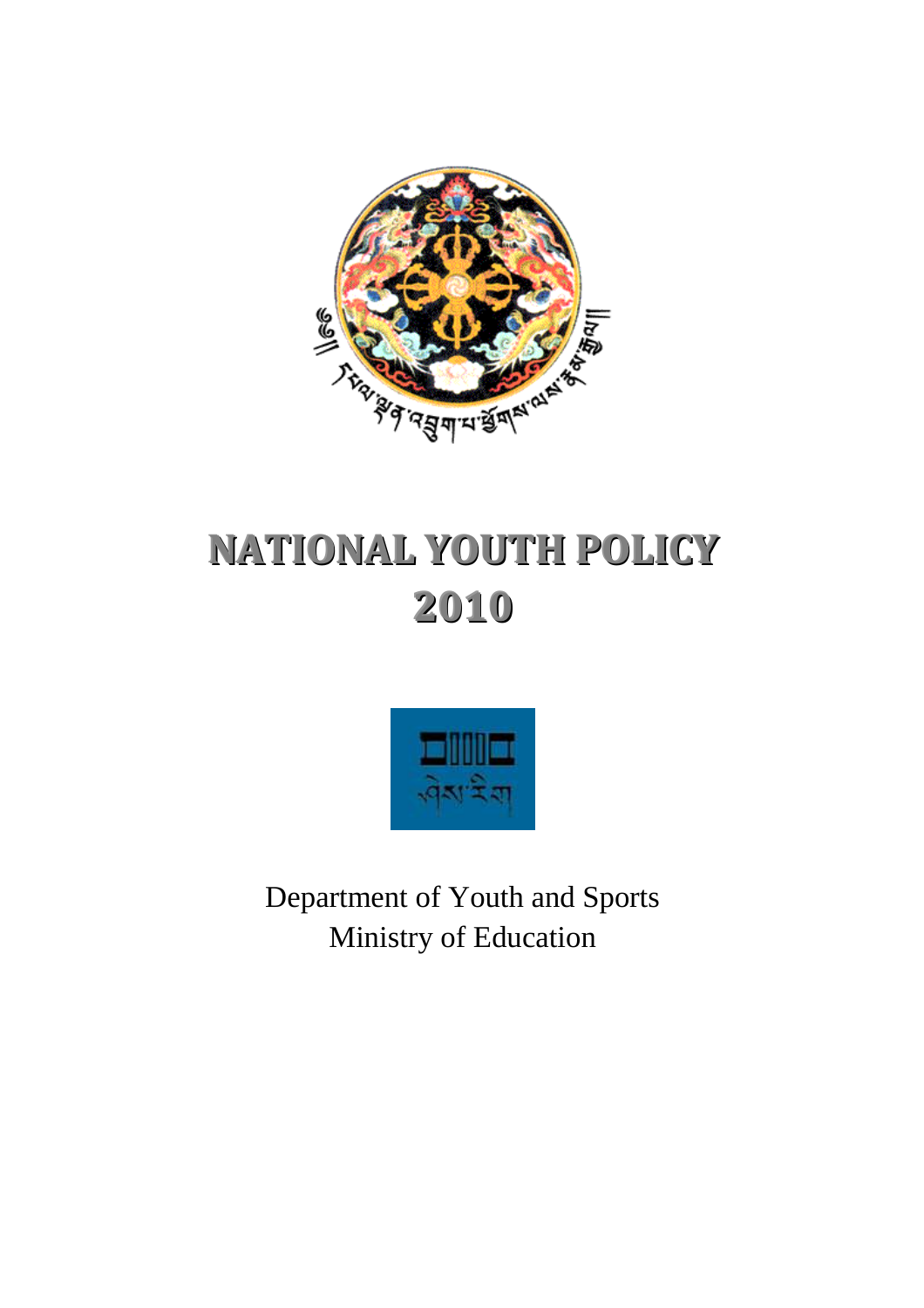*Vision & Prayer…* 

*Generations of Bhutanese young men and women, boys and girls, sons and daughters, nurtured with love and care, the benign image of the useful and the graceful, the living, flowing breath of the ideal of Gross National Happiness, at peace with themselves, at peace with the society.* 

*Whenever and wherever your name is mentioned, may it be done so with honour…*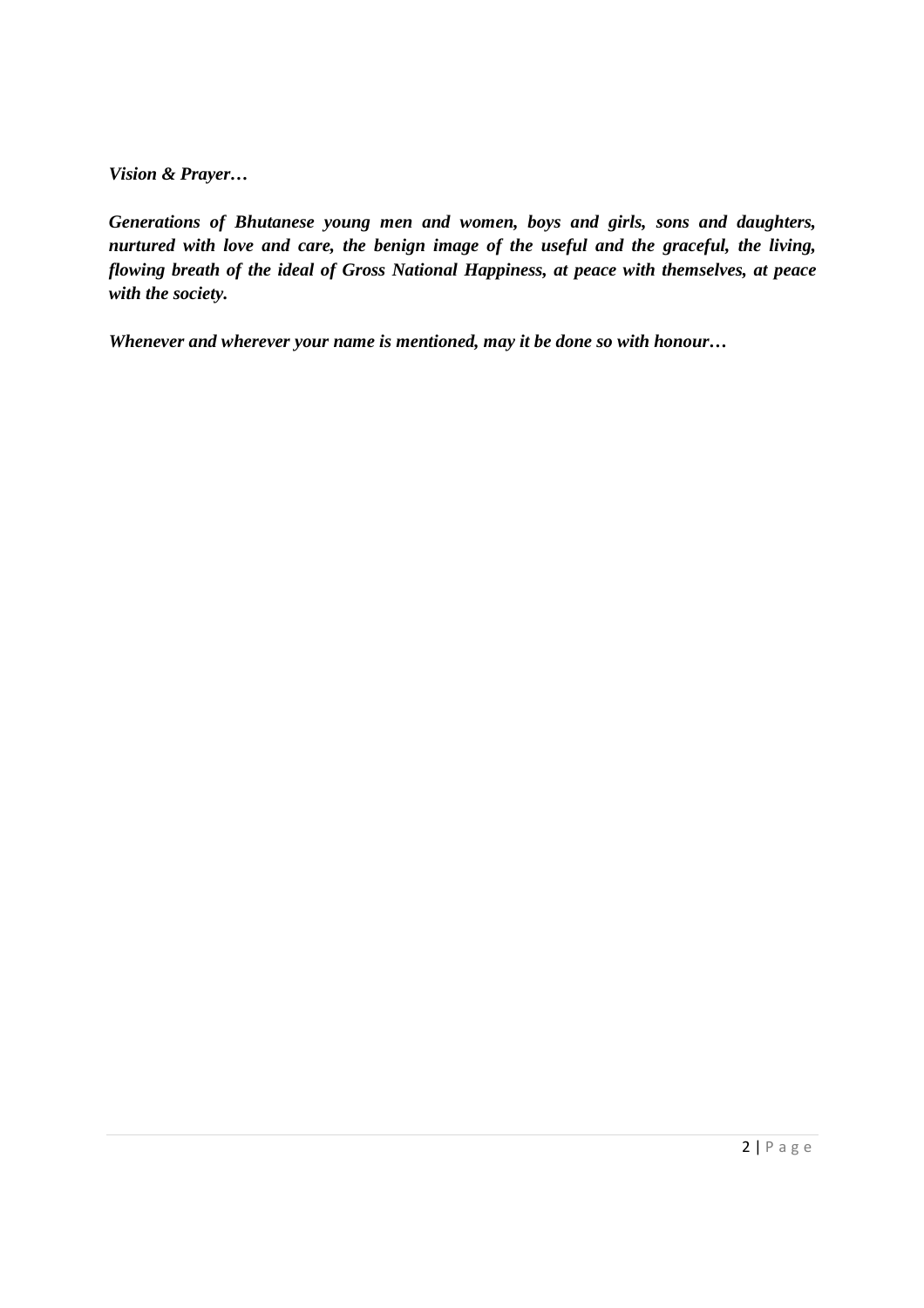### **Table of Contents**

| 1.<br>2.<br>3.<br>4.<br>5.<br>6.<br>7.<br>8.<br>8.1<br>8.2<br>8.3<br>8.4<br>9.<br>10.<br>10.1<br>10.2<br>10.3<br>$3   P \text{ a } g \text{ e}$ |  |
|-------------------------------------------------------------------------------------------------------------------------------------------------|--|
|                                                                                                                                                 |  |
|                                                                                                                                                 |  |
|                                                                                                                                                 |  |
|                                                                                                                                                 |  |
|                                                                                                                                                 |  |
|                                                                                                                                                 |  |
|                                                                                                                                                 |  |
|                                                                                                                                                 |  |
|                                                                                                                                                 |  |
|                                                                                                                                                 |  |
|                                                                                                                                                 |  |
|                                                                                                                                                 |  |
|                                                                                                                                                 |  |
|                                                                                                                                                 |  |
|                                                                                                                                                 |  |
|                                                                                                                                                 |  |
|                                                                                                                                                 |  |
|                                                                                                                                                 |  |
|                                                                                                                                                 |  |
|                                                                                                                                                 |  |
|                                                                                                                                                 |  |
|                                                                                                                                                 |  |
|                                                                                                                                                 |  |
|                                                                                                                                                 |  |
|                                                                                                                                                 |  |
|                                                                                                                                                 |  |
|                                                                                                                                                 |  |
|                                                                                                                                                 |  |
|                                                                                                                                                 |  |
|                                                                                                                                                 |  |
|                                                                                                                                                 |  |
|                                                                                                                                                 |  |
|                                                                                                                                                 |  |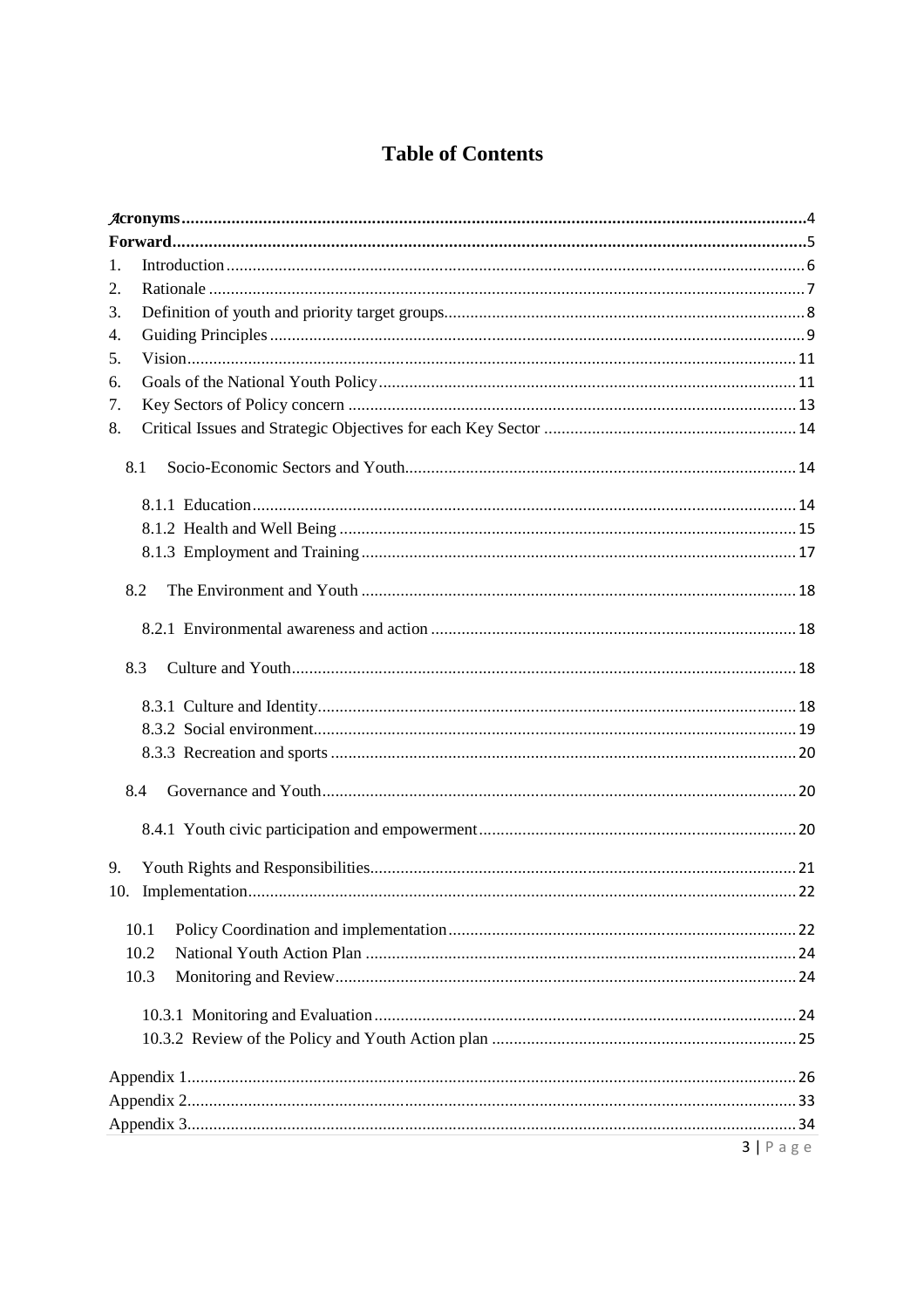# *A***cronyms**

| <b>AIDS</b>   | Acquired Immuno Deficiency Syndrome              |
|---------------|--------------------------------------------------|
| <b>CRC</b>    | Convention on the Rights of the Child            |
| <b>DYCS</b>   | Department of Youth, Culture and Sports          |
| <b>ECCD</b>   | Early Child Care and Development                 |
| <b>FGD</b>    | <b>Focus Group Discussion</b>                    |
| <b>GNH</b>    | <b>Gross National Happiness</b>                  |
| <b>HIV</b>    | Human Immunodeficiency Virus                     |
| <b>JDWNRH</b> | Jigme Dorji Wangchuck National Referral Hospital |
| MoA           | Ministry of Agriculture                          |
| <b>MoE</b>    | Ministry of Education                            |
| <b>NFE</b>    | Non Formal Education                             |
| <b>NGO</b>    | Non Government Organization                      |
| <b>RENEW</b>  | Respect, Educate, Nurture and Empower Women      |
| <b>RUB</b>    | Royal University of Bhutan                       |
| <b>STC</b>    | Save the Children-US                             |
| <b>STI</b>    | <b>Sexually Transmitted Infections</b>           |
| TV            | Television                                       |
| Tsa-Wa- Sum   | King, Country and People                         |
| <b>UN</b>     | <b>United Nations</b>                            |
| <b>WHO</b>    | World Health Organization                        |
| <b>YDF</b>    | Youth Development Fund                           |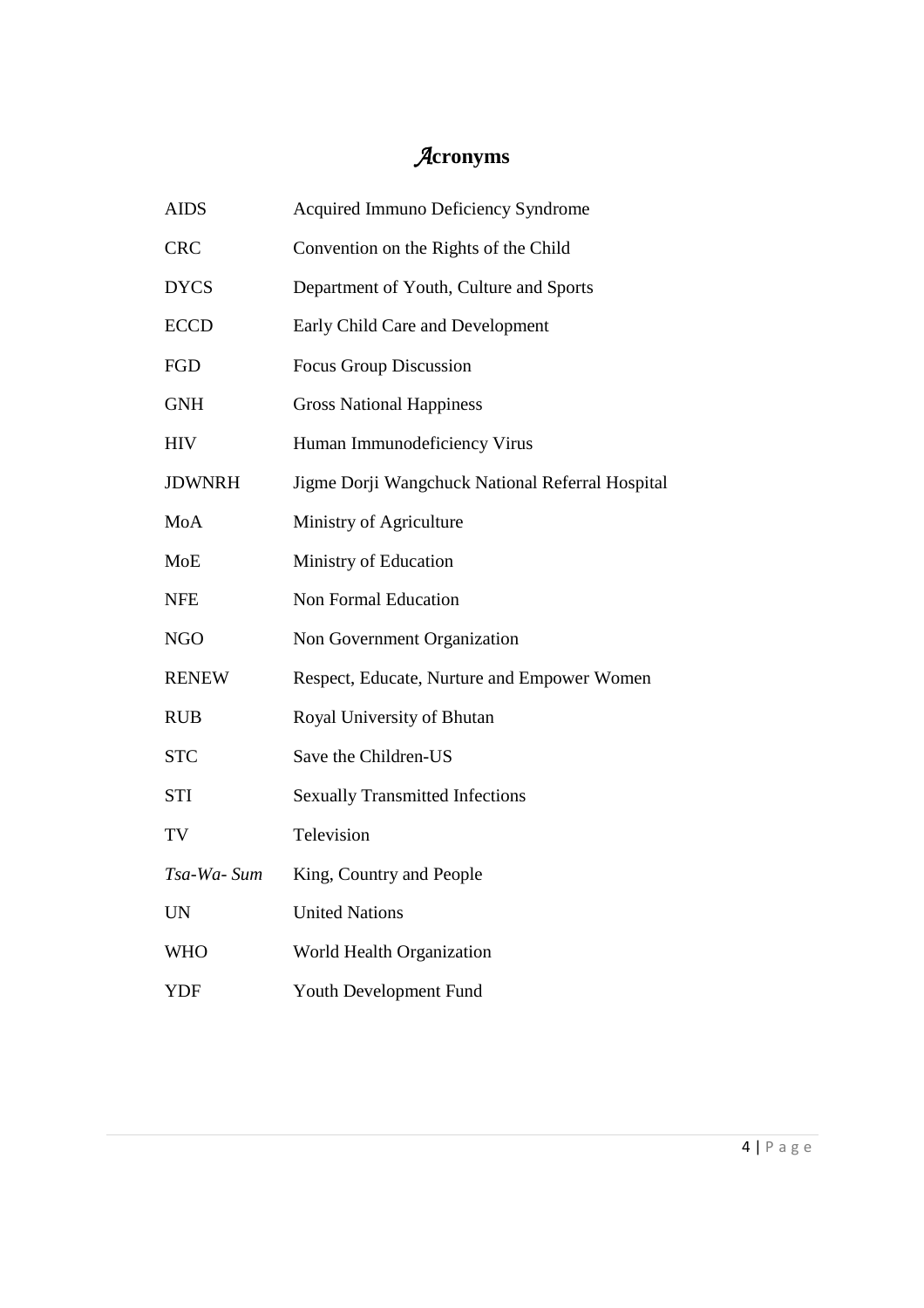### **Foreword**

I have counted my years following the benign intensities that define the lives of youth. As the days go by, each moment becomes ever more precious as it records the progress of our life. When the day draws to a close, it is time to count the jewels that are our deeds. Next morning, we are off on a new journey. I often wonder what joy of a good turn, what reason for calm, what hope for tomorrow accompany Sonam, or Divya or Wangmo as they call it a day and put their head on the pillow.

Within the limits of a developing economy and constrained by the inexorable logic of a difficult terrain, the Royal Government has always known one thing – that our people are our greatest wealth. It is, therefore, crucial to empower and engage the genius, the imagination and the resourcefulness of our people to take our country to her rightful destiny. The positive values of our traditional family structure have had their own share of creative influence on the integrity of our social life.

As an educator, my principal concern has been with protecting the integrity of the child, my pupil. It is not always easy to balance the austerity of love with the need to ensure the sanctity of the learner in front of you. It is much the same thing when governments formulate development plans - balancing the possible and the desirable.

Over the years, however, the advent of modernization and exposure of our sheltered society to an array of aggressive influences have been taking a toll on the innocence and goodness of our people. Our precious youth are particularly vulnerable to a range of media influences that often do untold damage to the integrity of the life of our young people.

It has become necessary, therefore, to formulate a broad policy guideline to support our youth as they attempt to realize their many promises and dreams that they all carry as our future leaders. *The National Youth Policy*, developed by all relevant stakeholders and professionals, is expected to provide the required direction to the different agencies to mount youth-related services in the country.

I would like to commend the excellent work done by the members of the Task Force and my colleagues in the Department of Youth and Sports to develop this fine document. It is my hope that this instrument will help all of us who care for our youth and, therefore, for the future of our country to do what we can as parents, teachers and citizens to support the most precious part of our society – our youth.

Tashi Delek!

Thakur S Powdyel.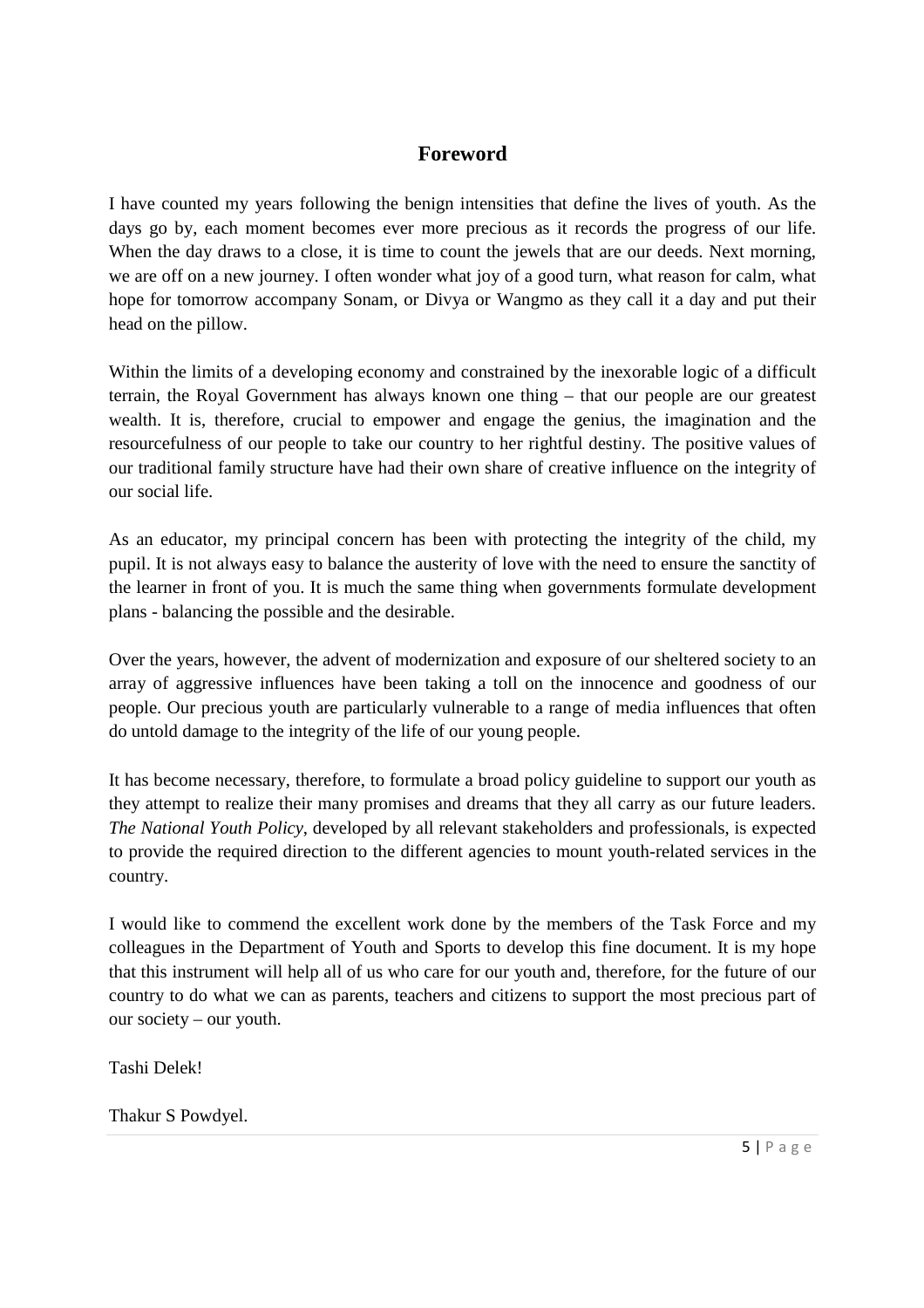### **1. Introduction**

*"I have always believed that a nation's future is mirrored in the quality of her youth and that it is the government's sacred duty to provide a good education and a conducive environment for young people to become strong, capable leaders for the future"* 

His Majesty, the King,Jigme Khesar Namgyal Wangchuck; Royal Address to the Nation. National Day, 17<sup>th</sup> December 2007

Young people in every country are viewed as major human resources for development and are recognized as key agents for social change, economic development and technological innovation. They are the greatest source of hope for a nation's future. It is thus imperative to prepare young people as future guardians and custodians of the country by addressing their current and future needs. In recognizing this, Bhutan, like many other members of the global community has invested immense resources to ensure that all young people are provided with opportunities to grow, develop and prosper as fully engaged, responsive and productive citizens. For generations they have been accorded priority and commitment through concerted efforts as envisioned by Their Majesties, the kings of Bhutan. His Majesty the Fourth Druk Gyalpo, ushered in an era of unprecedented change and development that the youth of his generation can today, not only reap the benefits but also shoulder their responsibility for ensuring the continued well being and security of the nation.

In this new age of globalization and constitutional democracy, Bhutan continues to receive the same attention and focus for its youth through the leadership of His Majesty the King, who asserted that the "the future lies in the hands of our children", His Majesty has repeatedly emphasized the role of the youth and the government in his royal addresses. In his coronation address in 2008, he highlighted youth as the most important citizens and pledged to give them inspiration, knowledge and skills so that they would take the future of the nation based on their worth and capabilities. Accentuating the importance of youth, he reminded the nation again in 2009, that a strong, motivated youth would guarantee a secure and bright future for Bhutan and that "a *nation cannot fool herself into thinking of a bright future when she has not invested wisely in her children*".

It is within this context that Bhutan's social development approach to public Policy must adopt and create an enabling environment in which the lives, work and success of our young people are placed at the center of growth and development. This National Youth Policy seeks to respond to those needs by providing a broad framework within which all stakeholders can contribute comprehensively and in a coordinated manner to youth development. It builds on the foundations and programmatic interventions implemented by all existing agencies since the inception of development in Bhutan. In keeping with our developmental philosophy of Gross National Happiness (GNH), this Policy is aligned towards the four pillars of GNH and has identified key areas for youth development around them. It has been written within the context of all existing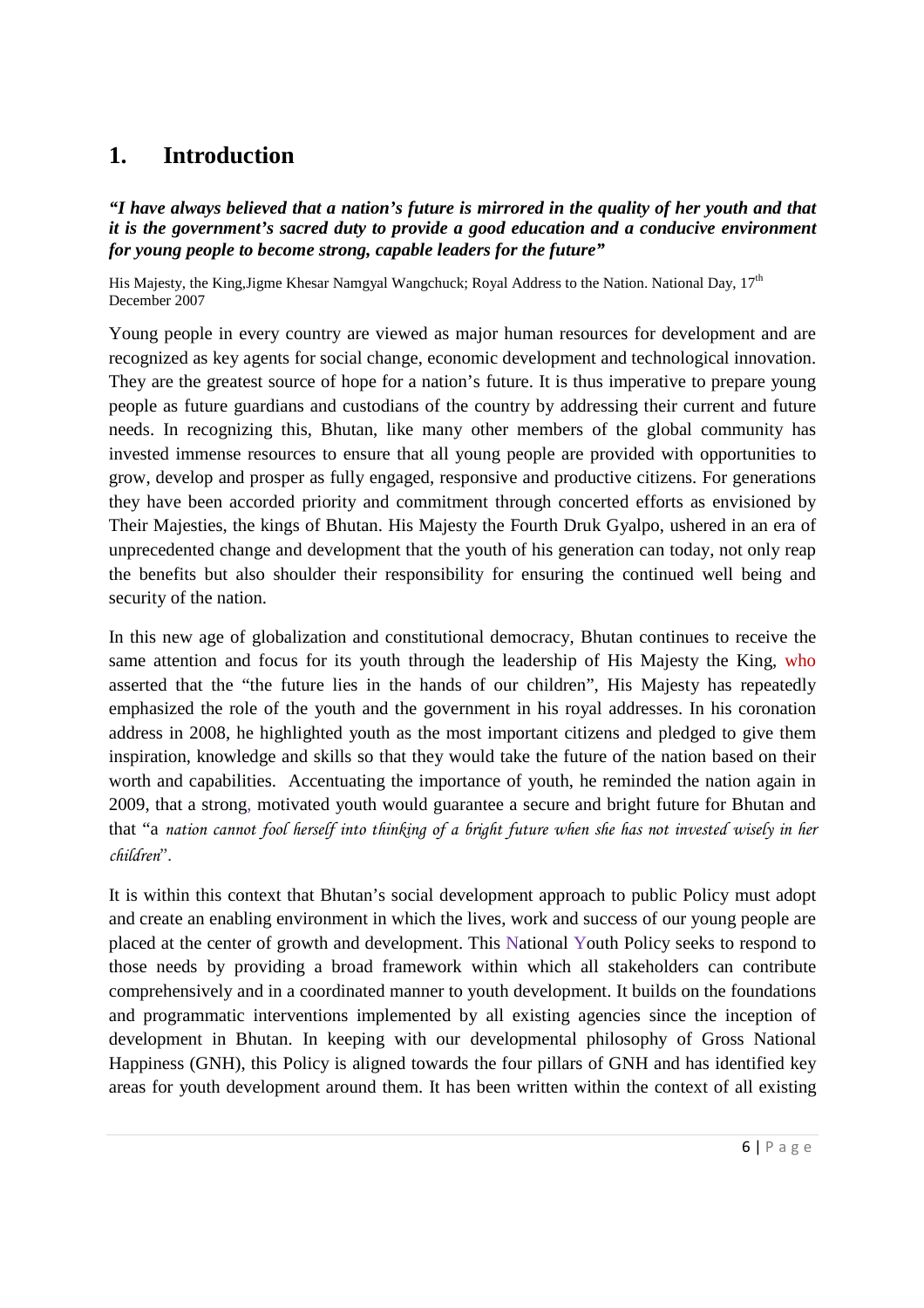sectoral policies, national development plans as well as international policies and charters to which Bhutan is a signatory.

### **2. Rationale**

Youth constitute a unique group within our society who represent a positive force with enormous potential to contribute to development. However, as they transit through the major stage of moving from the dependency of childhood to the autonomy and responsibility of adulthood, they are faced with many aspects of vulnerability. In contrast to their parents, young people in Bhutan, today grow up in a different and complex world because of globalization and the rapid spread of mass communication, multimedia, changing global economy, political crisis, global violence and increasing access to drugs and alcohol. In addition, with limited life experience, inadequate resources and decision making skills, they are exposed to the risks of neglect, abuse and exploitation. Recent statistics indicate that they are most at risk from major socio-economic challenges including unemployment, low income, physical and sexual abuse, substance abuse, crime and violence and a wide range of health issues, significantly HIV/AIDS and reproductive health with young women being most disadvantaged. The rising trend in these areas reported every year, necessitates greater and renewed impetus for synergized efforts in the planning, implementation and evaluation of youth programmes.

These youth related issues also impinge upon GNH, our philosophy of "development with values" and place pressure on our traditional culture and way of life. Rather than viewing these rapidly changing youth lifestyle and culture as threats or youth deficiencies, the concept of GNH must be harnessed and employed to build a strong culture incorporating both the traditional and modern views. A GNH guided youth Policy will enable the drawing together of our unique heritage and identity within the context of change and will empower young people to prepare themselves for the future and provide direction and inspiration for the society as a whole.

Recognizing the significance of youth in the development of the nation, the Royal Government of Bhutan has made substantial investments in youth development. Significant among them have been the establishment of the Department of Youth and Sports (DYS) under the Ministry of Education, the provision of free education and health care and a myriad of other programmes implemented through various national agencies in partnership with international organizations. While these initiatives have resulted in far reaching transformation and in achieving many of the set objectives, the process has also revealed Policy gaps and challenges. Resource constraints, unclear and uncoordinated youth programmes, expanding youth population and absence of a national coordinating body have all limited the progress of these investments. The National Youth Policy will specifically aim at closing these gaps by addressing the challenges and recommending measures so that all Bhutanese youth can assume their rightful place in building a happier, prosperous nation and are fully prepared to lead the country into the future.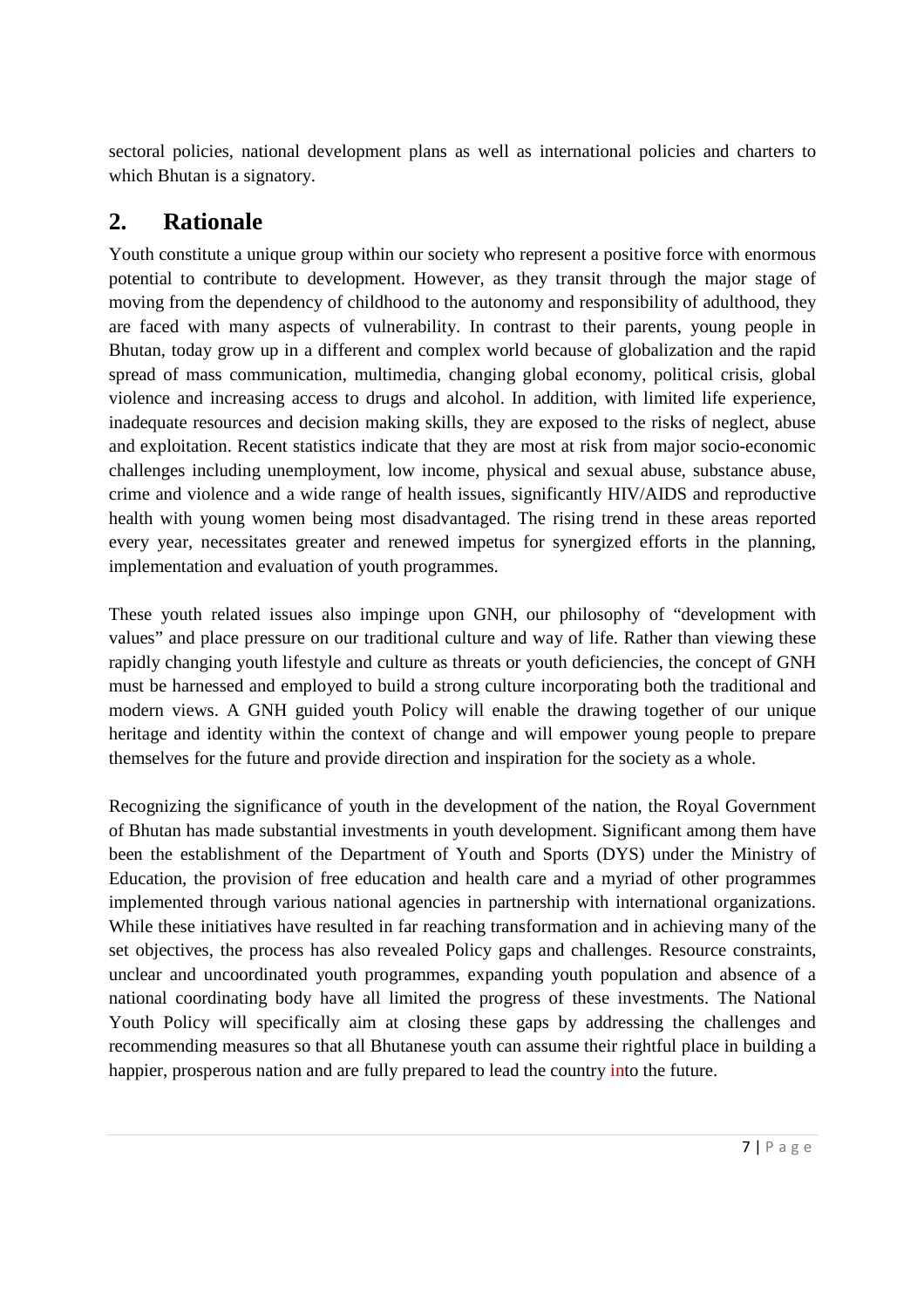The rationale of the development of the National Youth Policy is thus, to provide a broad framework for youth engagement that endeavors to ensure that all young men and women are provided with support and meaningful opportunities to reach their full potential as they actively participate in society. The Policy addresses major concerns and issues critical for young Bhutanese and gives direction to youth programmes and services provided by governmental and non-governmental organizations. As a strategic document, the Policy will provide a common goal; set Policy priorities; propose recommendations for key interventions; and position Policy implementation within the context of institutional responsibilities and processes, emphasizing cooperation and coordination among all relevant stakeholders. It will further provide a basis for identifying a dedicated and responsible organization to synchronize, mainstream, monitor and evaluate youth development programmes in the country.

### **3. Definition of youth and priority target groups**

This National Youth Policy is directed towards young people in the age group of 13-24 years of age, which could be accepted as the official definition of Bhutanese youth. This age group has been carefully chosen after considering a number of national legislations, international mandates and respective sectoral policies. The Penal Code of Bhutan, 2004 has set the age of criminal responsibility at 10 years and the Judiciary is currently considering raising it to 13 years to decriminalize those in the age group of 11-12 years. The Labour Act of Bhutan, 2007 allows young people from the age of 13 years to undertake work in certain categories and in specified work places. Consideration has also been made on the definitions of the United Nations and the Convention on the Rights of the Child (CRC) that sets 12 years and below as the primary school age group. Therefore, the lower age limit has been set inclusive of 13 years while the upper limit of 24 years is in keeping with the standard definitions set by the UN and World Health Organization (WHO).

This age group encompasses that period of life when the greatest change takes place and young people are confronted with innumerable challenges as they move from dependence to independence. It is also a period characterized by youthful vigour, enthusiasm, ambitions and building relationships. While acknowledging the general experiences of Bhutanese youth, this Policy also recognizes that they are by no means a homogenous group. Like any age group within the society, this wide age group of 13-24 years also consists of subgroups with diverse experiences, needs and risks depending on age, gender, geographical location, region, culture, marital status, education, socio-economic background and work status. Situational analysis and youth assessments carried out in 2005 and 2009 have confirmed the existence of these subgroups and have identified priority target youth groups whose experiences are unique, multifaceted and require specifically targeted Policy interventions. This Policy thus adopts a differentiated approach and while addressing the needs of youth in general, it also recommends unique and diverse interventions to be instituted for prioritized target groups.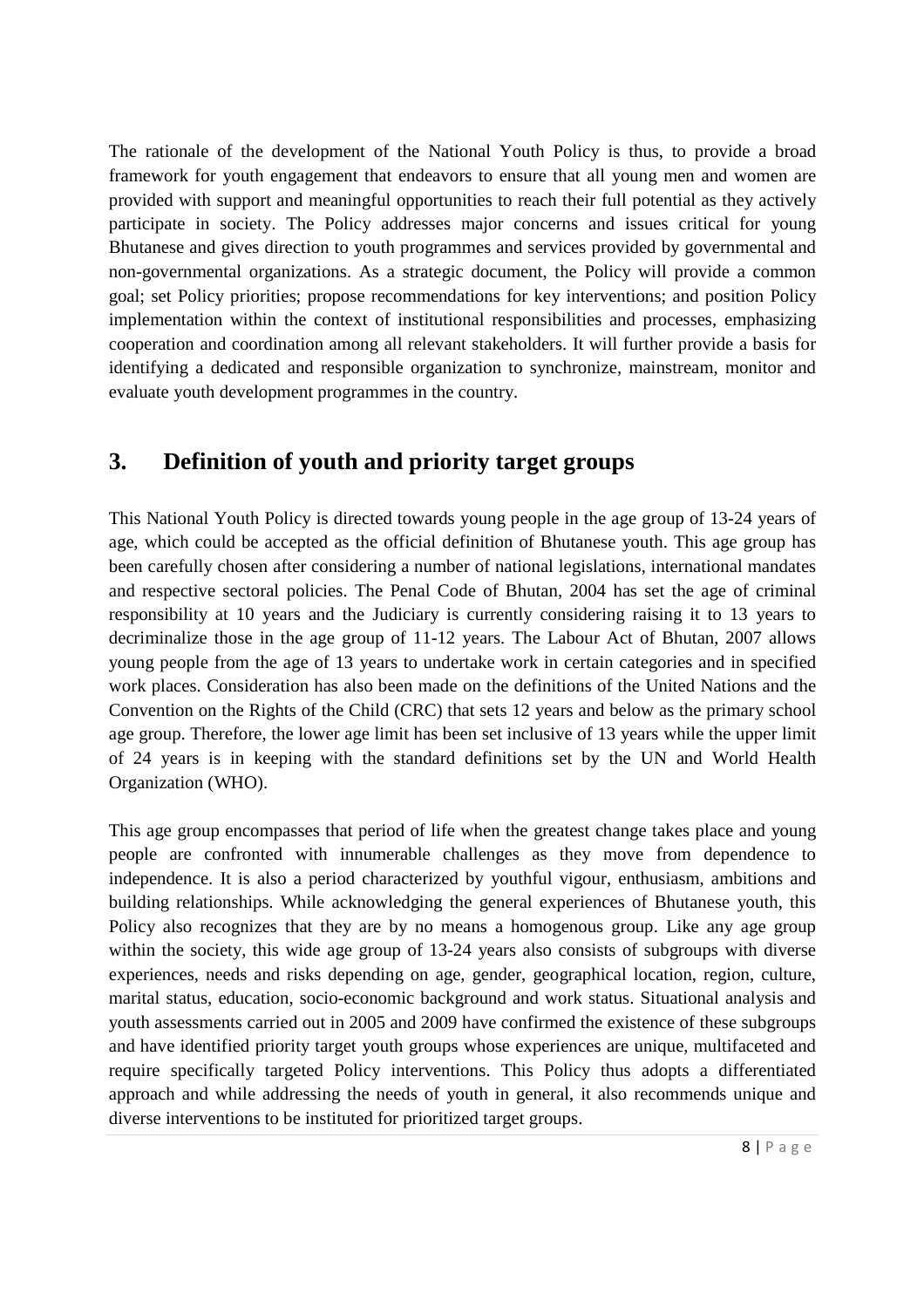### **Priority Target Youth Groups**

- Out of school youth
- Under-employed and unemployed young people
- Young people engaging in risky sexual behavior
- Young people using drugs and alcohol
- Youth with disabilities
- Orphans
- Young Monks/Nuns
- Domestic workers
- Girls working in drayangs
- Uneducated young women in urban and rural areas

Given the diversity of youth and the various challenges, needs and interventions required especially for the priority target groups, this Policy calls for mainstreaming youth programmes across all sectors in-order to design unique and diverse interventions to address those needs and to work harmoniously in an integrated, multi-sectoral and sustainable manner.

### **4. Guiding Principles**

The National Youth Policy is guided by the national development philosophy of Gross National happiness and the principles and values associated with the Policy blend along with the four pillars of GNH as depicted in the table below: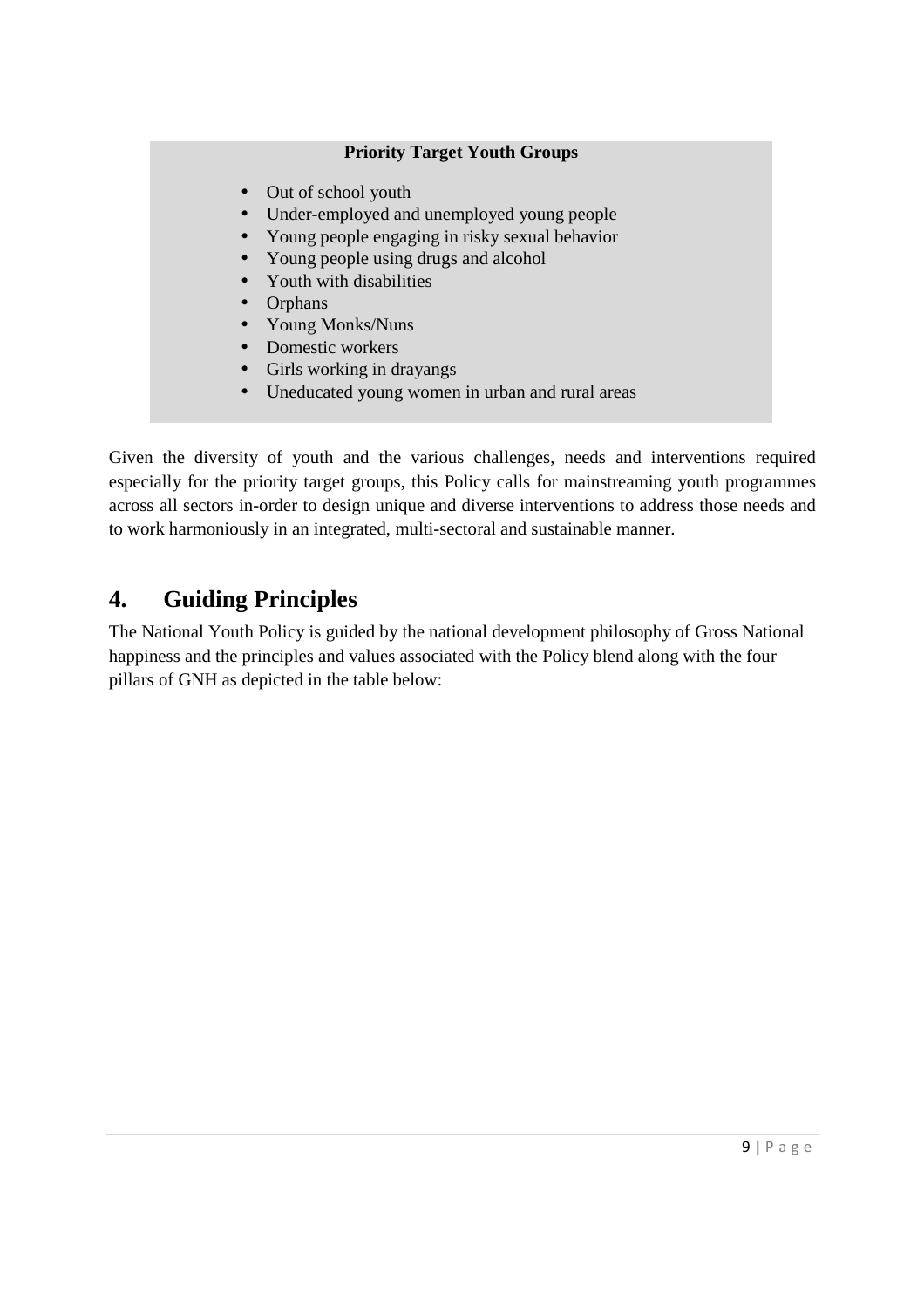| <b>Sustainable</b> |
|--------------------|
| and equitable      |
| socio-economic     |
| development        |

#### **Equity and accessibility**

The Policy promotes principles of equal opportunity and equitable distribution of programmes, services and resources

#### **Human and Civic Rights**

Commitment to extending the benefits of development within a framework of respect for human and democratic rights

#### **Integration and holistic development**

Focus on the integrated, cross sectoral; and interdisciplinary approach to the issues of young people's development and the mainstreaming of youth issues within national goals and programmes

### **Environmentally sustainable development**

**Conservation of Environment** 

The value of environmental sustainability is promoted to ensure that the needs of the present are met without compromising the ability of future generations to meet their own needs

### **Respect for Culture, Belief systems and Ethical Values**

**Preservation and promotion of culture**

**Promotion of Good Governance**

The Policy promotes respect for culture & traditions, religious and ethnic backgrounds of the people and conforms to universally recognised human rights without discrimination based on gender, race/origin, age, ethnicity, creed, sexual identity, political affiliation or social status

|  | <b>Youth participation</b> |
|--|----------------------------|
|--|----------------------------|

Promotion of young people's participation in democratic processes, as well as in community and civic decision making and development

### **Youth Empowerment**

A commitment to the processes of capacity building that enables young men and women to participate effectively, responsibly and fully in society

### **Gender Inclusive**

The Policy notes that any discrimination on grounds of sex violates the basic rights of the individual concerned and it, therefore, stands for the elimination of all forms of gender discrimination.

### **Partnership**

Acknowledges that it is crucial for different stakeholders to cooperate and collaborate together for the development of youth.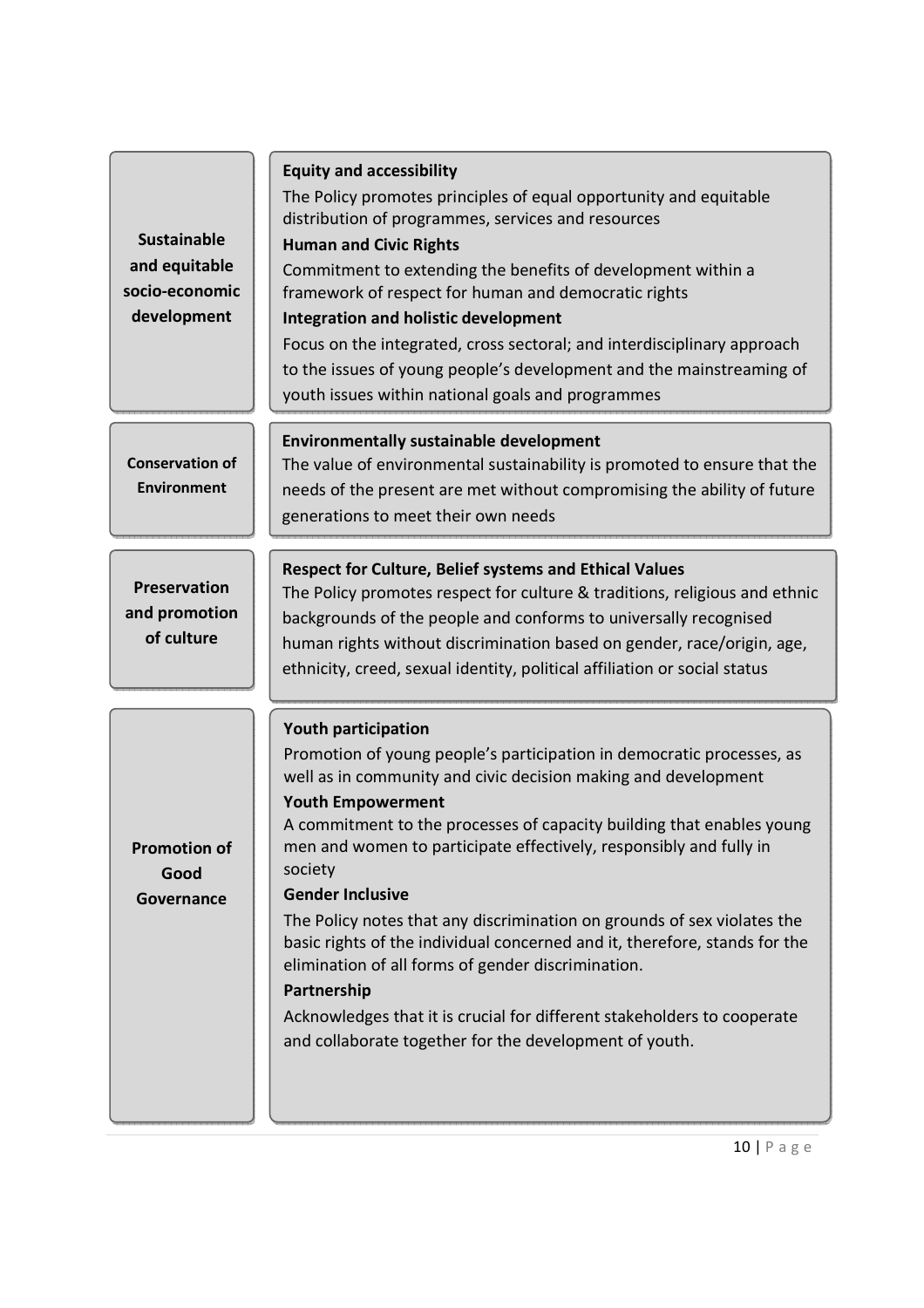### **5. Vision**

**Generations of Bhutanese young men and women, boys and girls, sons and daughters, nurtured with love and care, the benign image of the useful and the graceful, the living, flowing breath of the ideal of Gross National Happiness, at peace with themselves, at peace with the society.** 

### **6. Goals of the National Youth Policy**

- To instill in young Bhutanese an abiding awareness of, and adherence to, the principles and values enshrined in the Constitution of Bhutan, with unswerving commitment to the *Tsa Wa Sum*, patriotism, national security, and to uphold our traditional values of *Driglam Namsha, Tha Damtshi & Ley Jumdrey*
- To develop qualities of citizenship, pride in our national identity, foster unity, practice a culture of non violence, build a strong sense of social justice and dedication to national and community service amongst all sections of the youth;
- To create a greater understanding in Bhutanese society of the needs, interests, issues, opinions, ideas, potentials and aspirations of its young people and sensitize national Policy makers to identify and mainstream youth issues into national development
- To promote awareness, amongst the youth, in the fields of Bhutan history and heritage, arts and culture; diversity of our people; preservation of the environment and our common shared goal of Gross National Happiness
- To provide the youth with proper educational and training opportunities and to facilitate access to information in respect of employment opportunities and to other services, including entrepreneurial guidance, financial credit and strengthening of the private sector to promote a strong and vibrant Bhutanese economy;
- To ensure that all agencies working with young people are cognizant of the health and development needs of young people and therefore should ensure that these youth health and development needs are met.
- To facilitate access for all sections of the youth to health information and services that are youth-friendly; promote a social environment which strongly inhibits the use of alcohol, drugs and other forms of substance abuse, wards off disease (like HIV/AIDS), ensures measures for de-addiction and mainstreaming of the affected persons and enhances the availability of sports and recreational facilities as constructive outlets for the abundant energy of the youth;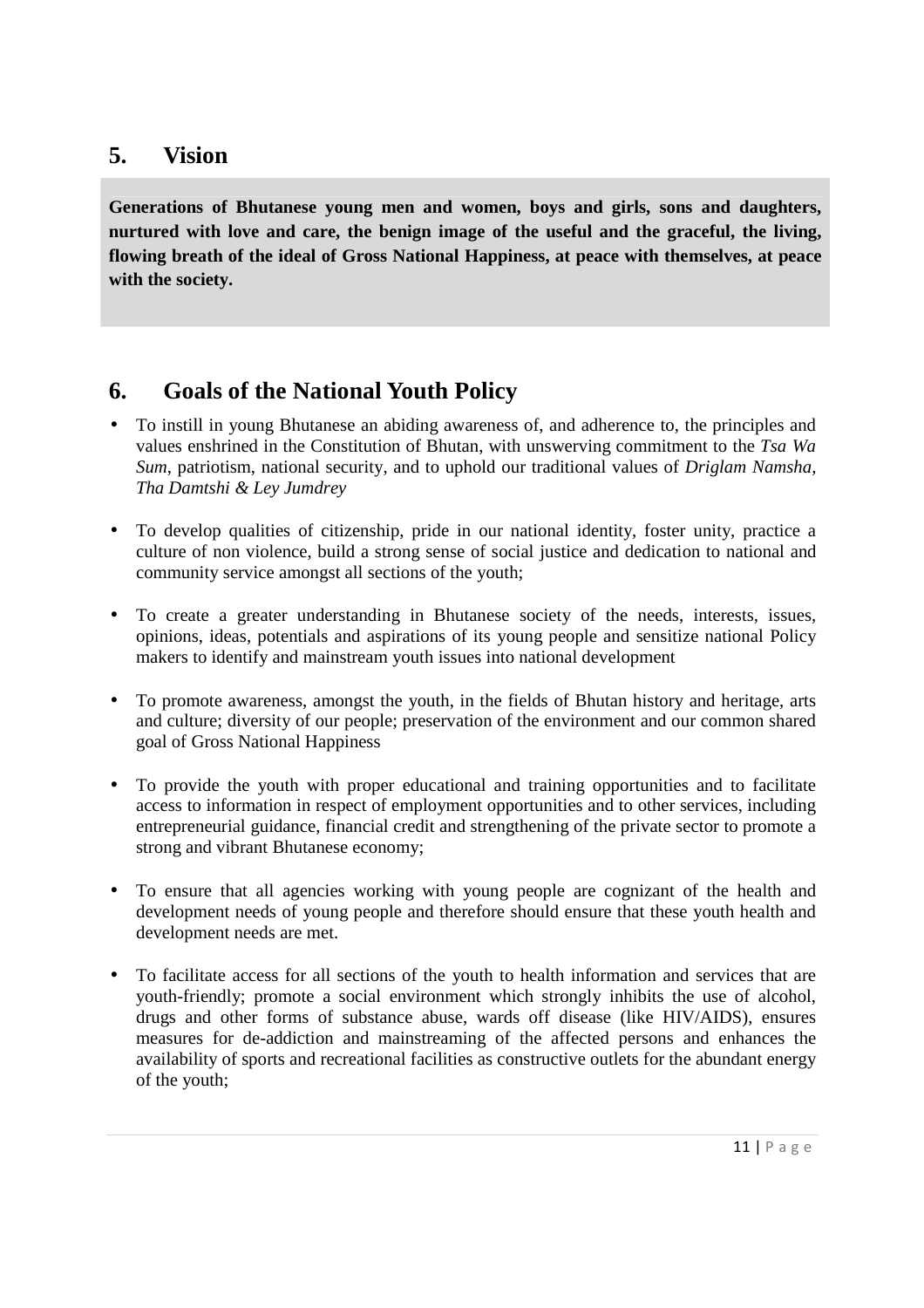- To sustain and reinforce the spirit of volunteerism amongst the youth in order to build up individual character and generate a sense of commitment to the goals of national developmental programmes; and recognizing contributions and unique assets of young Bhutanese in the country's socio-economic development
- To develop skills and leadership qualities among the youth in various socio-economic and cultural spheres that is relevant to both national and international perspectives so as to involve them in promoting peace and understanding and the establishment of a just global economic order.
- To encourage the involvement of Government & Non-Governmental Organizations, Cooperatives and non-formal groups of young people; assist in strengthening the capacity of these key youth development institutions and ensure all youth related programmes are integrated and coordinated while providing new and effective mechanisms to build collaboration between all youth development stakeholders;
- To promote a major participatory role for the youth in the protection and preservation of nature, including natural resources, to channel their abundant energies in community service so as to improve the environment and foster a scientific, inquisitive reasoning and rational attitude in the younger generation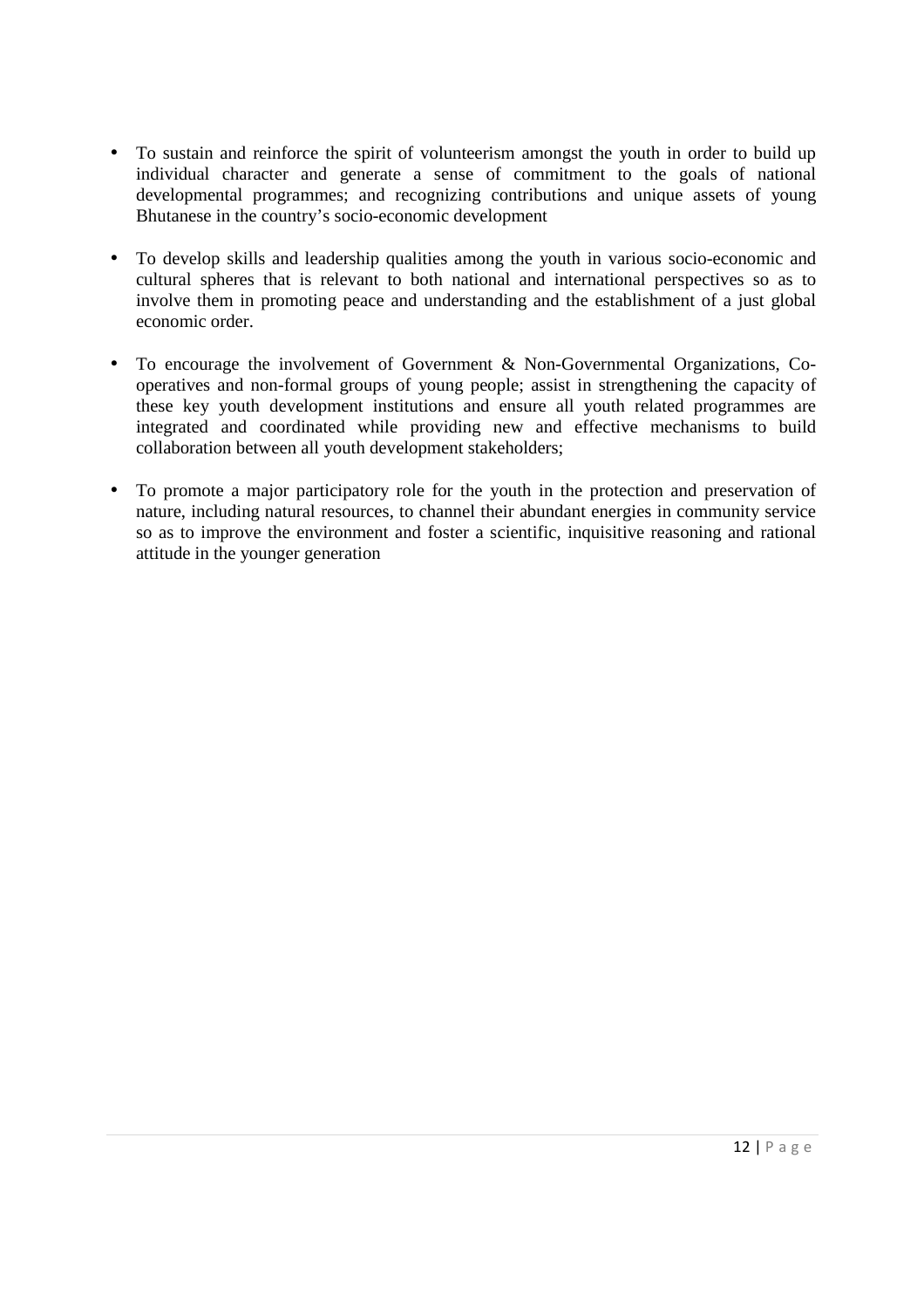### **7. Key Sectors of Policy concern**

The Policy encompasses eight key sectors, which have been identified through extensive consultations with stakeholders as well as based on critical reviews of past studies and assessments. These eight key areas of policy concern align perfectly along the four pillars of our developmental philosophy of GNH which indicates that addressing these key sectors for the development of youth would be a major step towards attaining our national goal of GNH.



The Policy therefore, has been drawn to ensure that the critical issues affecting youth within these eight sectors have been listed along with their strategic policy objectives. In addition, priority interventions for each of the objectives have been recommended and are included as an Appendix. The priority interventions listed are suggestive guidelines to assist in the development of the National Youth Action Plan. These interventions will change based on youth issues and priority and can be finalized during the development of the national youth action plan with the involvement of all relevant stakeholders working for youth.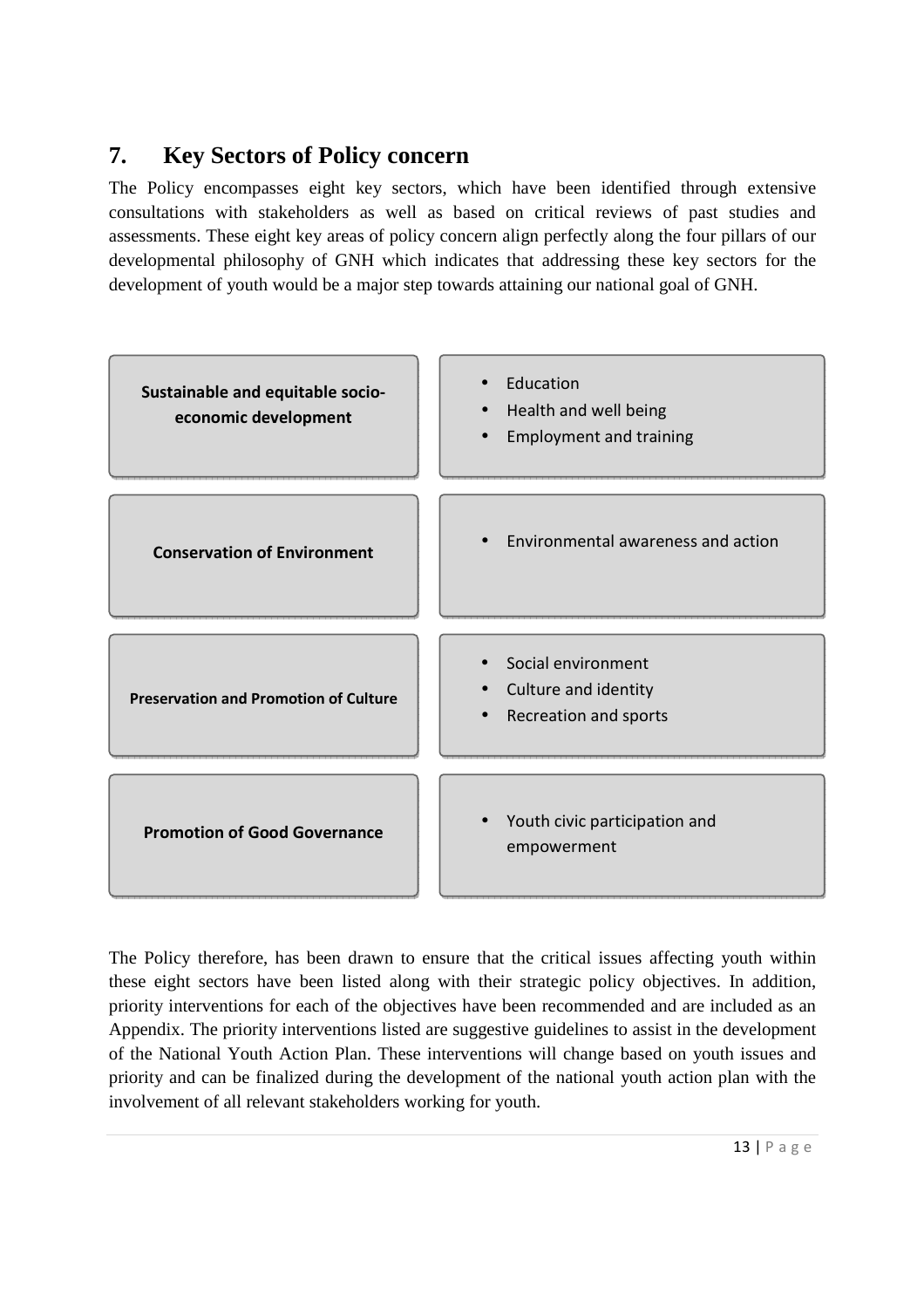### **8. Critical Issues and Strategic Objectives for each Key Sector**

### **8.1 Socio-Economic Sectors and Youth**

### **8.1.1 Education**

Education remains one of the key Policy areas where young people can develop livelihood values, skills and attitudes that will prepare them to successfully engage with the changing global environment and contribute to national development and prosperity.

Young people in Bhutan appreciate the opportunities that they are given to access education and desire to make best use of these opportunities they have towards greater development of the country.

The education system in Bhutan falls under three main categories: general education, monastic education and non-formal (continuing) education. General (formal) education represents the largest and most common form in Bhutan's educational structure. Basic education (defined as primary plus four years of secondary) is provided free but incidental costs including uniforms can inhibit access to education for young people.

Progress in terms of access to education over the last five years has been considerable. While there have been extensive resources provided to deliver basic education, there are still issues in relation to provision, access and quality of education across the country particularly for young women. These issues include literacy levels (lower for women especially in rural areas), access to higher secondary school and tertiary education (lower rates of access for young women), costs of education and the delivery of life-skills and livelihood skills within the curriculum.

### *Critical issues*

Formal education (school and tertiary)

- Mismatch between education outcomes and employment needs
- Quality of education (academic focus)
- Limited integration of life skills into the curriculum
- Limited opportunities for civic participation in schooling process
- Costs of education especially for rural poor
- Knowledge and skills of pre service teachers and practicing teachers
- Access to higher education especially for young women
- Literacy levels for women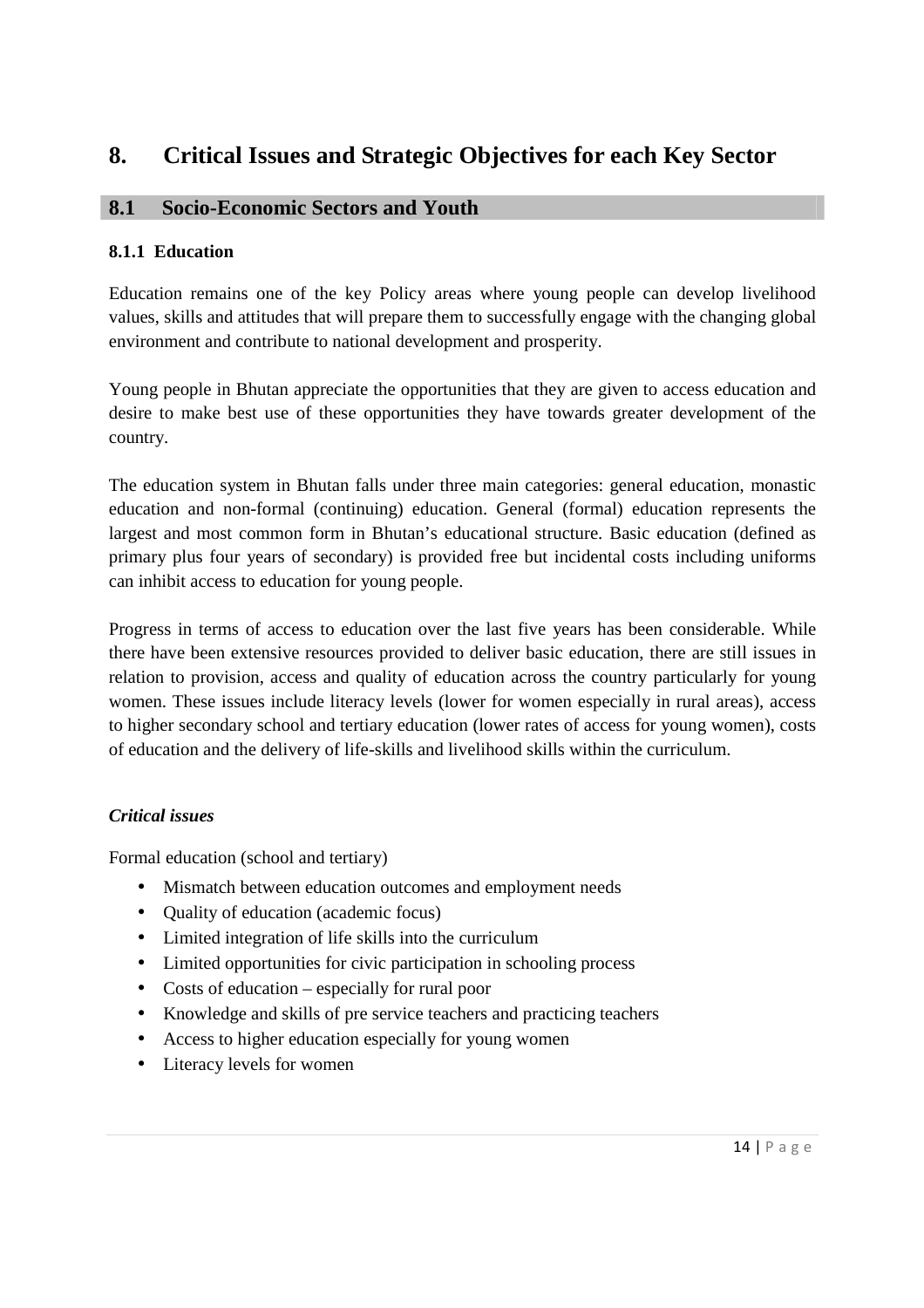NFE and continuing education

- Opportunities for continuing and re entering education for early school leavers
- Opportunities for gaining literacy and numeracy in English

Monastic education

- Opportunity to gain literacy and numeracy in English
- Adequate resources and facilities for education and training.

### *Strategic Objectives*

- 1. To prepare young people for the world of work throughout the education process
- 2. To develop the skills and capabilities of young people including young monks/nuns to effectively negotiate a globalised world and participate in society
- 3. To provide equal access and support to complete education up to Class X for all young people
- 4. To increase the access of all young people not in formal schooling to further education (NFE) and continuing education
- 5. To improve the quality and relevance of the educational experience
- 6. To review the curriculum to ensure that the educational outcomes are relevant.

### **8.1.2 Health and Well Being**

<u>.</u>

The strong family system that exists in Bhutan normally affords young people protection in regard to their health and well being. Young people in general report a satisfaction with both their physical and mental health.<sup>1</sup> Of particular concern though in regard to health issues are young people who lack a permanent, stable home, live in poverty and are not engaged in education, training or employment**.** These young people are more likely to engage in risky behaviors including the use of drugs and alcohol. They are also at greater risk of mental health issues and involvement in violent behaviour.

In comparison to other Asian countries, the Bhutanese society has a relatively open approach to sex and sexuality with less stringent practices and views about sexuality for both men and women. Premarital sex is not taboo in many rural communities<sup>2</sup> with an early onset of sexual

<sup>1</sup> YDF and MOE (2006) *The Situation of Bhutanese Youth in Bhutan*

<sup>2</sup> Royal Government of Bhutan/ Ministry of Health (2008), *Adolescent Health and Development – A country profile*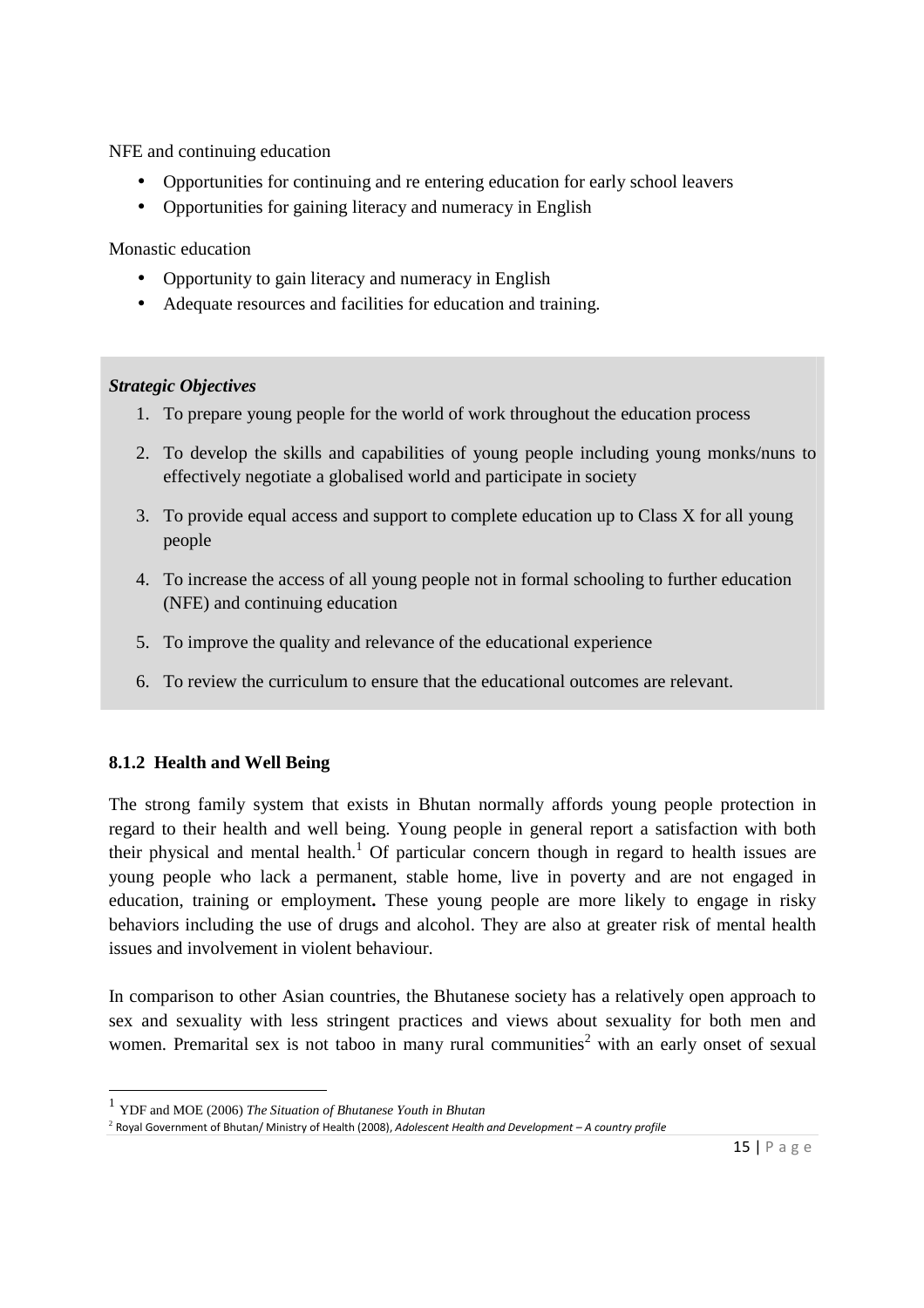activity (especially in rural areas) occurring for some boys and girls increasing their risk of sexually transmitted diseases.

The consumption of alcohol is widely prevalent in Bhutan and a significant part of Bhutanese life. In recent years there has been a consistent rise in alcohol-related morbidity and mortality with the proportion of alcohol-related death being one of the leading causes of national mortality and the most common killer of Bhutanese males.<sup>34</sup> There is also increasing concern about other drug use including marijuana, solvents, inhalants, prescription tablets and substances that are being injected.

Access to youth-friendly health centers and health education provide opportunities for preventative activities and timely intervention. Currently, the most common way to access information about health and other related issues is through the TV and radio, while the vast majority of young people would turn to their parents or friends for advice if they had a problem.

### *Critical Issues*

- Substance abuse and misuse
- Injuries including drink driving
- Knowledge and awareness of sexual and reproductive health especially among most at-risk young people
- Translating knowledge into practice
- Possible increase in rise of obesity leading to increased rates of non-communicable diseases including cardio vascular disease, diabetes, hypertension
- Violence including physical, mental, sexual, bullying and domestic violence
- Mental health
- Lack of awareness and information on young people with a disability
- Access to services such as youth friendly health centers, counseling and rehabilitation services
- Unreliable health information sources from peer and parents

### *Strategic Objectives*

<u>.</u>

- 7. To inform and educate young people, through school and other sources, on a range of health and well being related issues affecting young people
- 8. To shift from a disease to patient centered approach for the well-being of all young people
- 9. To provide access for all young people to health and information services that are youth friendly
- 10. To further understand the situation of disabled young people throughout the country.

4 National Statistics Bureau Royal Government of Bhutan Statistical Yearbook of 2007http://www.nsb.gov.bt/publication/pubs/syb2007.pdf accessed Aust  $20^{th}$  (pp34)

<sup>3</sup> Royal Government of Bhutan/ Ministry of Health (2008), *Adolescent Health and Development – A country profile*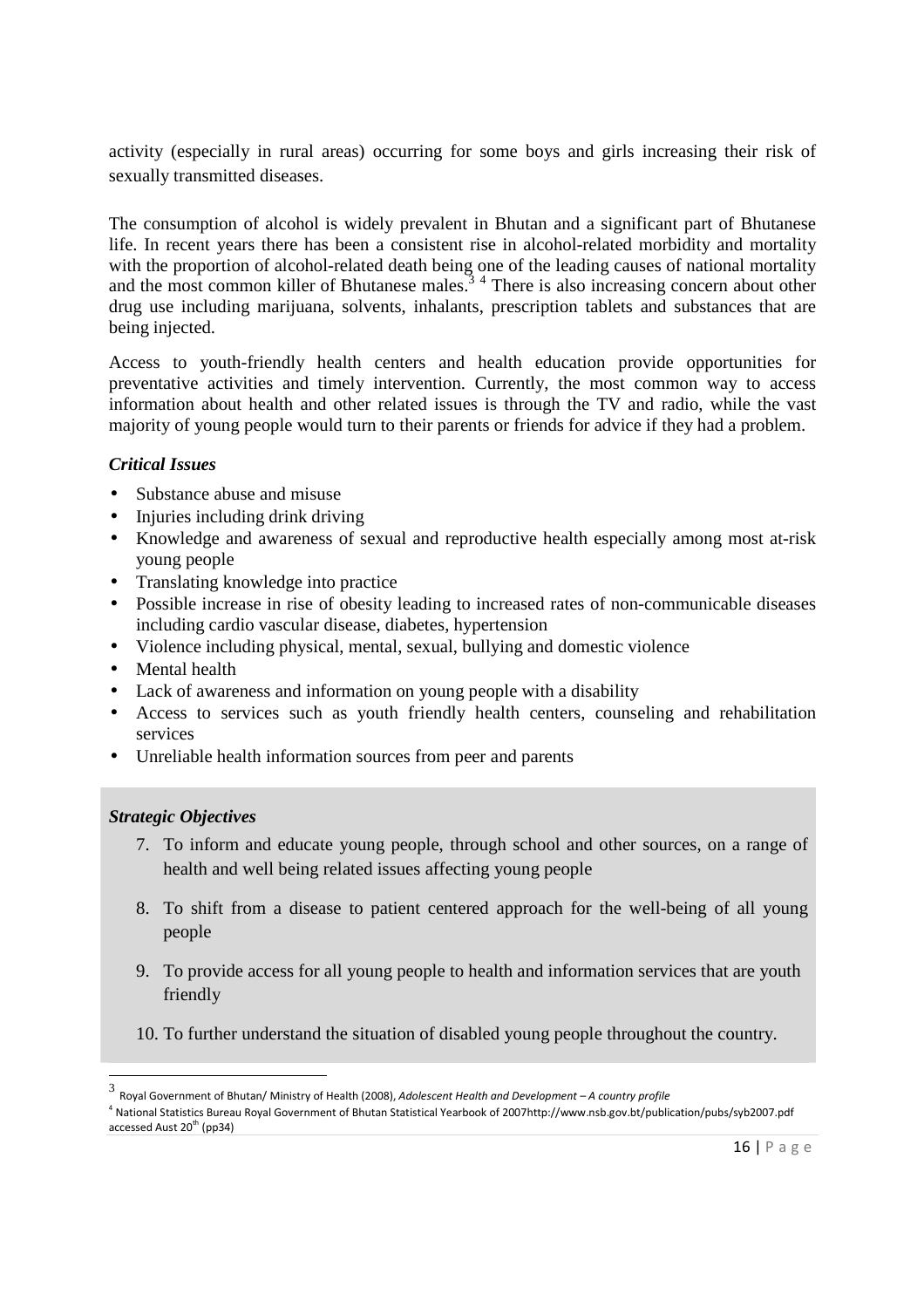### **8.1.3 Employment and Training**

Young people in Bhutan are committed to take up acceptable employment so that they can serve the country and honour the sacrifice that their parents have made to ensure their education. Despite this, the opportunity of gainful employment for young people presents one of the key challenges in Bhutan today. Factors affecting youth employment, unemployment and underemployment can be attributed to demand and supply and include: rapid population growth (youthful demographic profile), significant growth of school enrolment, limited employment absorption capacity in the public sector, underdevelopment of the private sector, rising trend of rural-urban migration, limited employment-relevant education and training that results in young people leaving school without the skills needed for employment and the expectations of high salary on the part of the educated youth entering the economy.

Unemployment in Bhutan disproportionately affects young people. The highest rates of unemployment are in the ages between 15-19 and 20-24. The youth unemployment rate has increased from 9.9% in 2007 to 12.9% in 2009. Although youth unemployment has been increasing, there has been strong demand for skilled workers and those with market-relevant education. In contrast, many early school-leavers who enter the labour market are regarded as unemployable since they lack necessary skills and functional literacy.

### *Critical issues*

- The mismatch with the education process which leaves many young people with limited job ready skills and available jobs
- The mismatch between the aspirations of educated young people and available jobs
- The limited opportunities for employment for out of school young people
- Unemployment for young people leaving education
- Limited alternative employment in rural areas
- Lack of apprenticeship training with accreditation
- Underpayment and lack of regulation in payment of young people
- No source of living for unemployed young people

#### *Strategic Objectives*

- 11. To enable all young people to actively participate in the world of work
- 12. To enable young people to attain vocational skills commensurate with their abilities and aptitudes
- 13. To promote entrepreneurship capacity in all young people (both in and out of school)
- **14.** To support and assist employable youth for a certain period of time before they are gainfully employed
- **15.** To encourage young people to take up farming as an acceptable form of selfemployment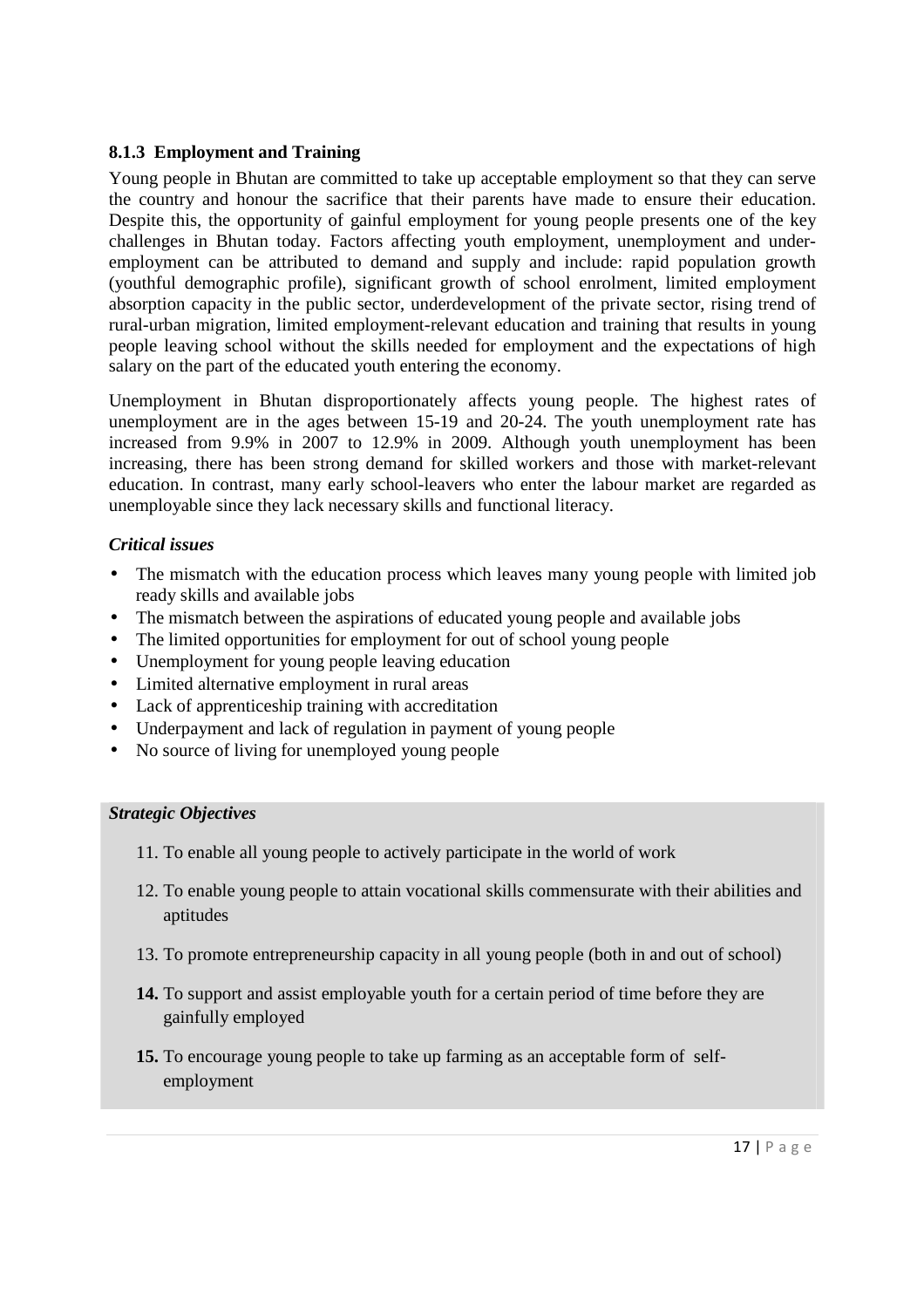### **8.2 The Environment and Youth**

### **8.2.1 Environmental education, awareness and action**

Bhutan has always given high priority to the preservation of its environment, which is reflected as one of the pillars of the nation's overarching developmental philosophy of GNH. Getting every citizen including young people to take responsibility for ensuring the sustainability of our fragile environment for future generations is of utmost importance. Therefore providing information to young people on environmental issues and involving them in community and national conservation projects could help in furthering environmental conservation.

### *Critical issues*

• Enhancement of environmental awareness and action by young people at local and global level

### *Strategic Objectives*

- 15. To educate young people on local and global environmental issues, create awareness and develop action oriented plans to tackle national environmental concerns.
- 16. To promote environmental national service programmes throughout Bhutan for young people.
- 17. To raise awareness on the national natural resources and ways to conserve these resources e.g. water, forest etc.

### **8.3 Culture and Youth**

#### **8.3.1 Culture and Identity**

The distinctive Bhutanese identity has always been a key to our survival and independence as a nation. The unique culture, age old traditions, beliefs and sacred values continue to positively influence our development, especially in this ever changing globalized world. There are concerns that Bhutanese youth today are unaware of this rich cultural heritage and are being affected and influenced by the negative aspects of westernization, materialism and exposure to unhealthy lifestyles. There is thus a need to actively create awareness and appreciation of the relevance of our traditions and culture and the importance of promoting them.

Youth culture is evolving and undergoing constant change. It is important that this change is not seen as a deficit in young people. The acknowledgement of both traditional values and evolving youth cultures will ensure the firm belief and confidence of the youth in the society at large.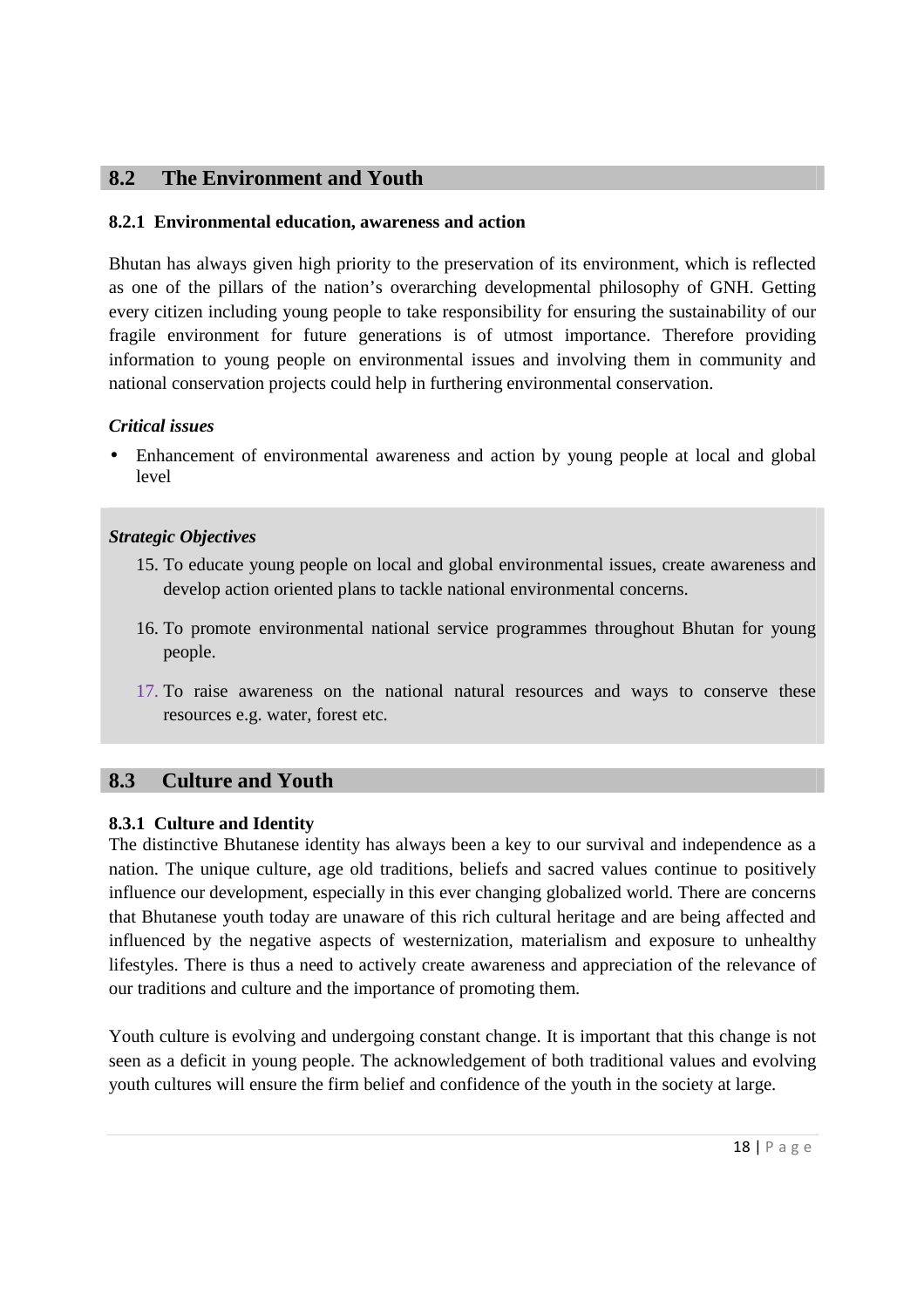### *Critical issues*

- Erosion of traditional values
- Explosion of the media
- Impact of negative aspects of modernisation on youth
- Perceived loss of interest in traditional culture/ festivals
- Perceived loss of interest in community life

### *Strategic Objectives*

18. To inform, impart and educate young people on the values and importance of maintaining culture and traditions of Bhutan

### **8.3.2 Social environment**

As a consequence of globalization, one of the biggest challenges facing our society today is the connection between two generations of parents with strong traditional values and communal ties and their children (youth of today) with less connection to family and community. This has fuelled rural urban migration, with many youth settling into cities for better economic opportunities, lifestyle, comradeship and independence. This has also given rise to the increasing trends of crime and other psycho-social problems involving youth.

#### *Critical issues*

- Connection to family and community break down of tradition family support system
- Diminishing parental responsibility
- Generation gap between parents and children
- Conflict with the law
- Gender concerns

### *Strategic Objectives*

- 19. To promote a family value system that nurtures a closer bond between men and women, and ensures equality, mutual respect and sharing of responsibility between the sexes.
- 20. To develop understanding between parents and children about the changing global world and implications for young people
- 21. To promote media literacy among the youth to minimize the negative effects of both global and local media
- 22. To support young people who come into contact with the law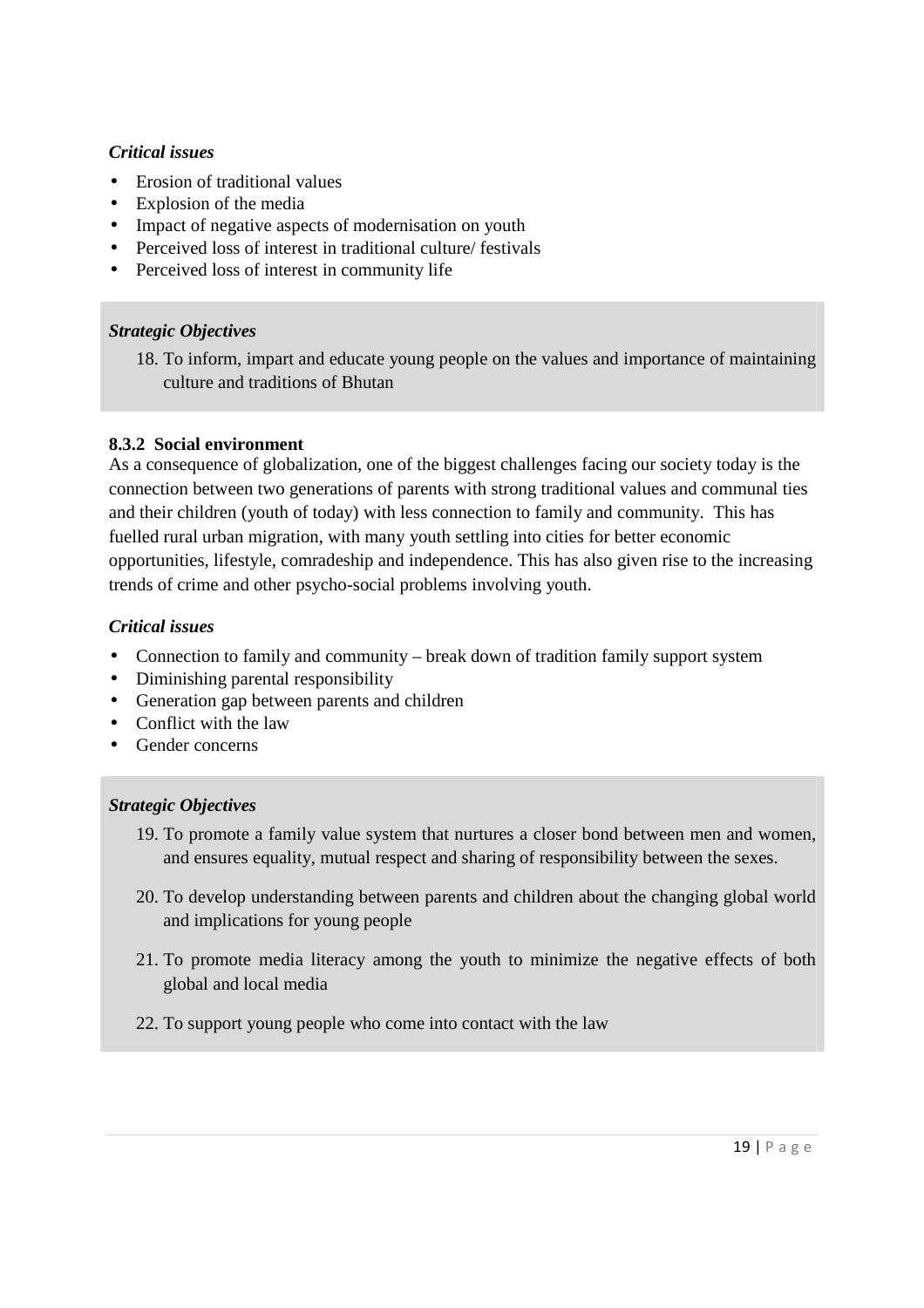### **8.3.3 Recreation and sports**

Sports and recreation is a valuable means for personal development of young people. Besides promoting health, it enriches social relations, builds team work and leadership qualities, teaches personal discipline and develops fair play which are essential for life in society. In Bhutan, sports have been encouraged by the government and a number of agencies have been established, however limited financial support and great variations in the adequacy and standards of sporting facilities has inhibited its growth. This Policy therefore promotes the participation of young women and men in healthy recreation, responsible leisure and sporting activities through better coordination and provision of accessible facilities and services.

### *Critical issues*

- Limited facilities to engage in sports/recreational/cultural activities
- Loss of interest in physical activity
- Limited activities for young people to do during the winter break in urban areas.
- Limited physical education currently provided in schools

### *Strategic Objectives*

- 23. Encouragement of young people to participate in sports, cultural (the arts, both traditional and modern) and recreational activities
- 24. To provide adequate facilities for sports, cultural and recreational activities.

### **8.4 Governance and Youth**

### **8.4.1 Youth civic participation and empowerment**

Providing opportunities to people from all walks of life and from different levels to participate fully and effectively in the progress of the nation is an essential ingredient of Good Governance. It is more so if decisions are being made that have a bearing on their lives, their livelihoods, their future, their families, communities and their peers. Young people thus need to participate and be included in all forms of decision making. They need to be made aware of their role, the nation's expectations from them and also educate them on the broad policies and directions taken by the government. All of these will contribute towards strengthening youth participation and empowering them in nation building.

### *Critical issues*

• Limited knowledge/opportunity in regard to civic education/participation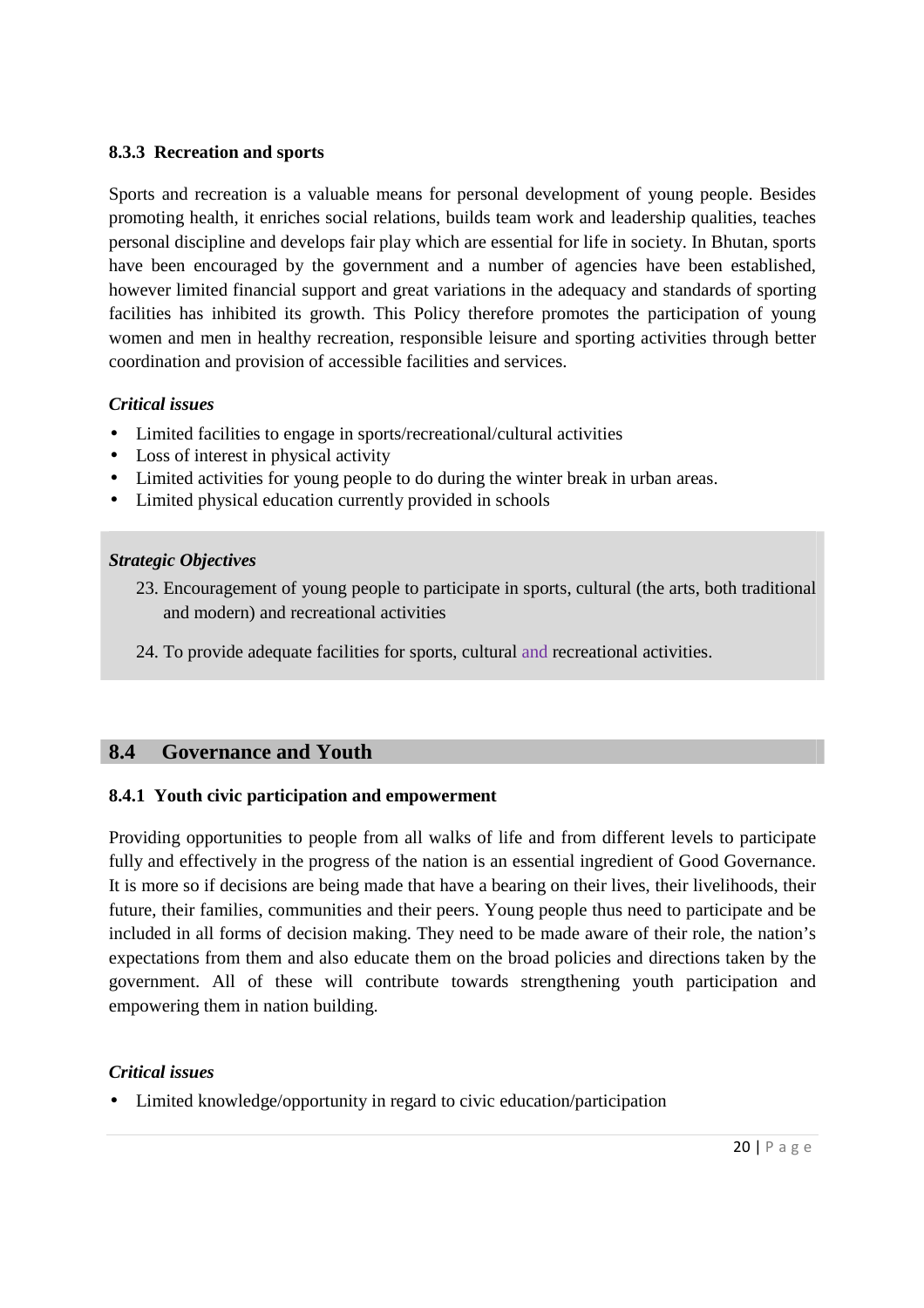- Limited female participation in decision making processes particularly at the higher civic level
- Lack of participation in decision making by young people

### *Strategic Objectives*

- 25. To promote an environment that encourages young people's participation in decision making.
- 26. To provide a platform for young people of all ages to contribute their views through the development of youth leadership and civic duties and involvement in programmes and activities pertaining to national development
- 27. To eliminate all forms of gender discrimination in every sphere.
- 28. To facilitate young women's access to decision-making processes, professional positions and economic opportunities

### **9. Youth Rights and Responsibilities**

All Bhutanese young men and women enjoy the citizenship rights, responsibilities and obligations as outlined in the Constitution.

Further, this National Youth Policy advocates that all young people irrespective of their gender, socio-economic status, ethnicity, geographic location or disability have the right and an opportunity to:

- Enjoy their youth;
- Contribute to Policy and programme formulation and implementation, regarding youth development;
- Enjoy protection from all forms of abuse, violence, exploitation and degradation; and
- A secure future through relevant education, training, employment, healthcare, recreation and shelter.

In equal measure, young men and women have a responsibility to contribute positively to building a peaceful, prosperous and caring society that is guided by the philosophy of Gross National Happiness [GNH]. This should be achieved by young people through: -

- Honouring the traditions and customs through the preservation and promotion of cultural values
- The maintaining of a distinct identity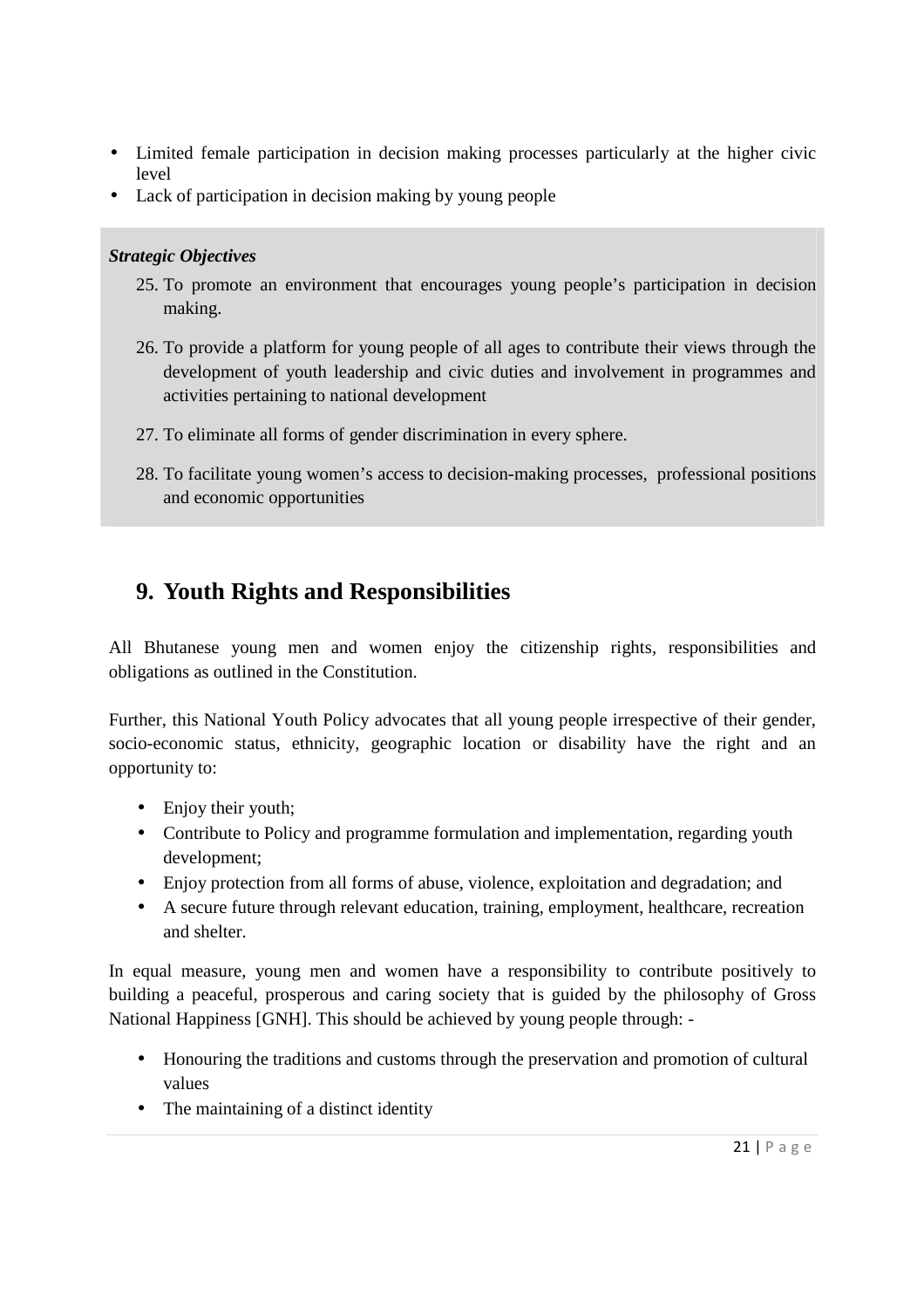- Promoting good governance
- Advancing national unity, social harmony, law and order;
- Actively working towards a peaceful, stable, secure and sustainable society and world;
- Promoting human dignity and respect for adults and fellow young people and adhering to positive family and community values;
- Promoting equitable and sustainable socio economic development
- Pursuing self development, self reliance and creativity to the best of their abilities;
- Protecting public property and the property of all others;
- Ensuring a secular society, free from violence, crime, exploitation and intimidation;
- Building and encouraging gender equality;
- Promoting positive and healthy lifestyle choices and behaviours by young people;
- Promoting conservation of natural environment and sustainable development; and
- Actively participating in community and national development processes.

The Government, Society and individuals from all walks of life have a profound duty towards ensuring the success that is envisioned for youth development in this policy and towards this end all Bhutanese must;

- Support the psychological, religious, moral, cultural, emotional and physical well being of young men and women;
- Create positive environments around youth by encouraging and reinforcing those factors that act as positive stimuli and to restrict and discourage those that produce negative stimulus.
- Act as positive role models;
- Encourage the active participation of young men and women to look into their issues and concerns both at the community and national level.
- Assist young people to reach their full potential
- Respect the contribution that young people can make through their talents, energy, creativity and ideas to the society of today and tomorrow.
- Recognize and reward young achievers and heroes, not only to applaud their achievements but also to value their talent and be an inspiration for others.
- Ensure that the media reports stories/news related to young people in a responsible manner especially those that are sensitive. They should also highlight and report on positive issues.

### **10. Implementation**

### **10.1 Policy Coordination and implementation**

 The Policy recognizes that an inter-sectoral approach is a pre-requisite for dealing with youthrelated issues. An issue that is manifesting in one area (e.g. drug use as a health and legal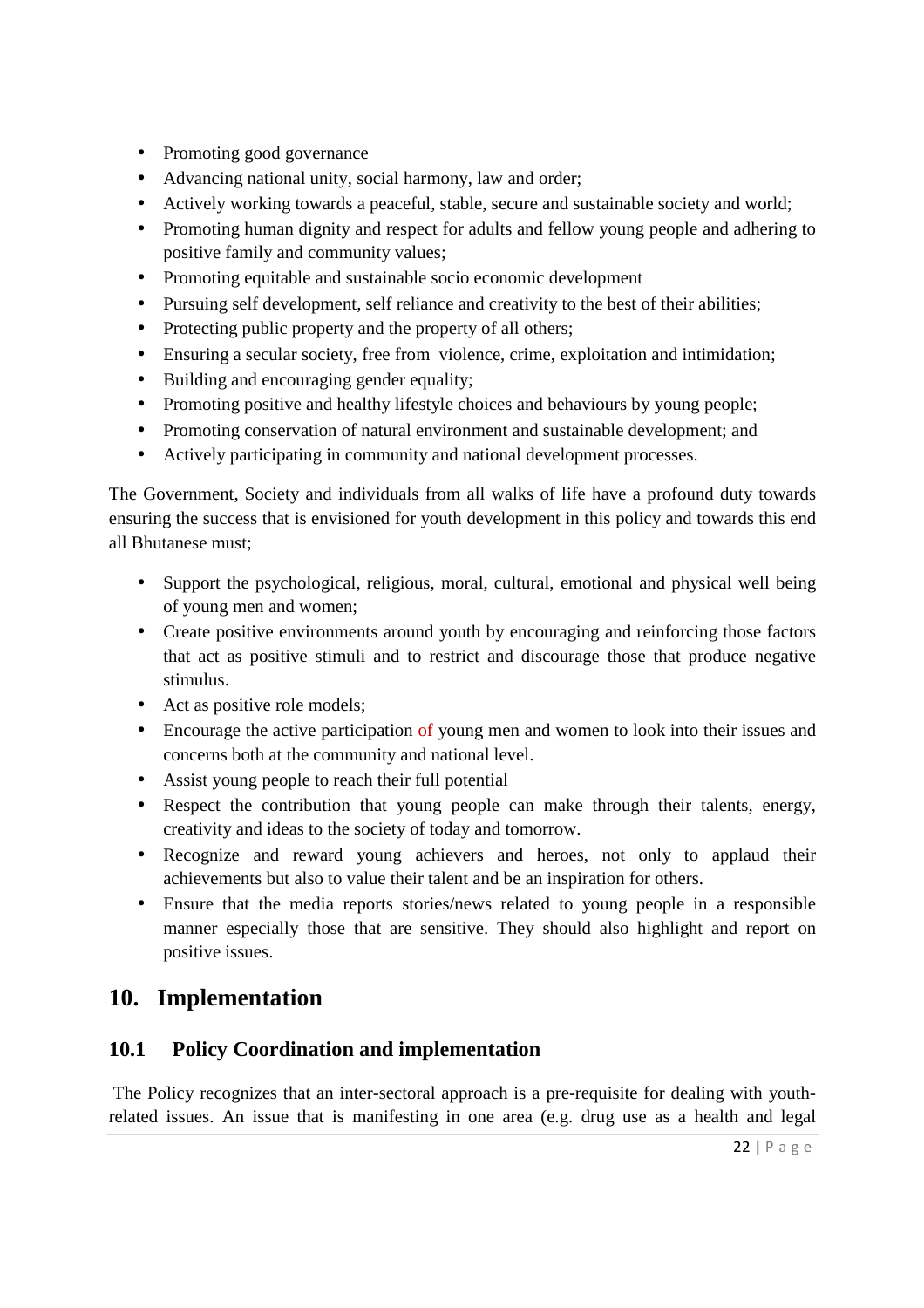problem, or mental health as a specific health issue) may be most powerfully addressed by investing energy in other areas (eg. at the level of education, employment, spirituality and meaningful role for young people in communities). Although a number of existing agencies have programmes targeted at youth, they are often duplicated, work in isolation and become unsustainable. Therefore while the involvement of all agencies/organizations concerned with youth matters is necessary, they must complement each other and be responsive to the needs and opportunities of young people. Given the existing strong political commitment for youth by the government, the agencies within it will act as the main agents, however the role and contributions of the non-governmental organizations, youth groups and the private sector is equally essential. A strong sense of ownership for the Policy must be generated by all parties through intense advocacy and establishment of appropriate collaborative mechanisms. Towards this end the Policy makes the following recommendations:

- 1. An integrated, cross-sectoral and interdisciplinary approach to the issues of young people's development and the mainstreaming of youth issues within national goals and programmes including, but not limited to programmes in education, training, health and employment
- 2. The Department of Youth and Sports, MoE, to be the lead agency for facilitating convergence in youth related schemes. It must be provided with adequate government authority, strong financial backing, appropriate human resource support and be positioned strategically to fulfill its mandate for developing youth as outlined in this Policy. It should therefore undertake the following activities:
	- a. Promote and popularize the Policy to reach all major stakeholders, create awareness among a mass audience and use innovative means to mobilize and garner support from young people.
	- b. Create and establish appropriate mechanisms and structures for coordination and implementation of the Policy including units for monitoring and evaluation, research and information.
	- c. Formulate a national youth action plan and develop specific projects in partnership with all stakeholders and define respective spheres of work that complement and enhance each other.
	- d. Advise other agencies and organization on timelines and indicators for meeting commitments as outlined in the national youth action plan.
	- e. Collaborate with other relevant agencies to evaluate youth programmes and projects, prepare regular reports on programme performance and disseminate findings among stakeholders.
	- f. Ensure youth participation in the planning and implementation of the projects
	- g. Advocate for and mobilize resources in partnership with other relevant agencies to support and fund youth programmes and activities
	- h. Act as the voice and bridge between the government and other decision makers such that the former is kept informed of the views and aspirations of youth who in turn are made aware about programmes and initiatives that affect their lives.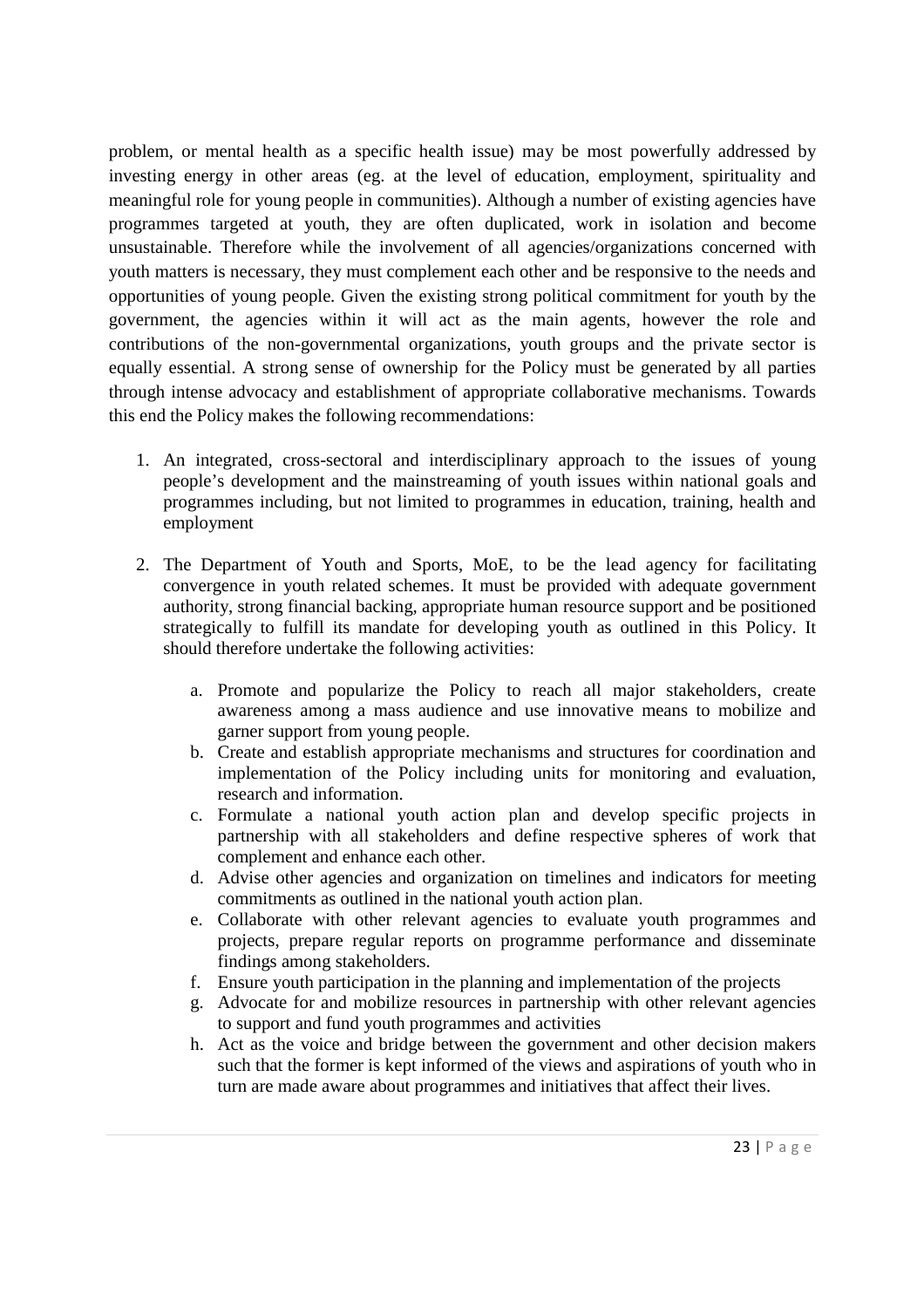- i. Set standards and quality assurance for services and personnel that work with young people
- 3. Establish a networking group of crucial stakeholders in youth development including government ministries, departments, non government organizations, the private sector and young people that will provide the necessary cooperation, coordination and collaboration that is critical for effective youth development. This group will also monitor and review the implementation of the youth activities periodically.
- 4. An ongoing Youth Advisory Committee that includes all sectors of young people to provide DYS with 'Youth Voice' feedback on the implementation of the National Youth Policy.

### **10.2 National Youth Action Plan**

Every three years, a National Youth Action Plan will be developed to provide a practical statement on the implementation of the National Youth Policy reflecting its priorities and strategic themes. The National Youth Action Plan will build upon the goals, strategic objectives and priority interventions of the National Youth Policy.

The plan will clearly define the specific strategies and actions to be undertaken, when they will be undertaken, by which organization(s), and the financial and human resource implications.

It will also clearly state expected outcomes and the performance indicators with timelines through which effectiveness will be assessed.

Although the Department of Youth and Sports will take the responsibility for developing the National Youth Action Plan, it should be designed as a cooperative expression of all stakeholders concerned with youth development.

### **10.3 Monitoring and Review**

### **10.3.1 Monitoring and Evaluation**

Monitoring and Evaluation is an integral part of a process to ensure that progress on the achievements of Policy objectives is tracked. It is necessary to ensure that targets are reached and key stakeholders are accountable for the delivery of those targets.

Activities relating to monitoring and evaluation should be:

- Carried out at all levels (local, regional and national)
- Systematic so that comparisons can be made across programmes and over time
- Planned at the time of the programme's development
- Adequately funded at the beginning of the project
- Based on a standardized set of baseline data allowing for interregional and international comparisons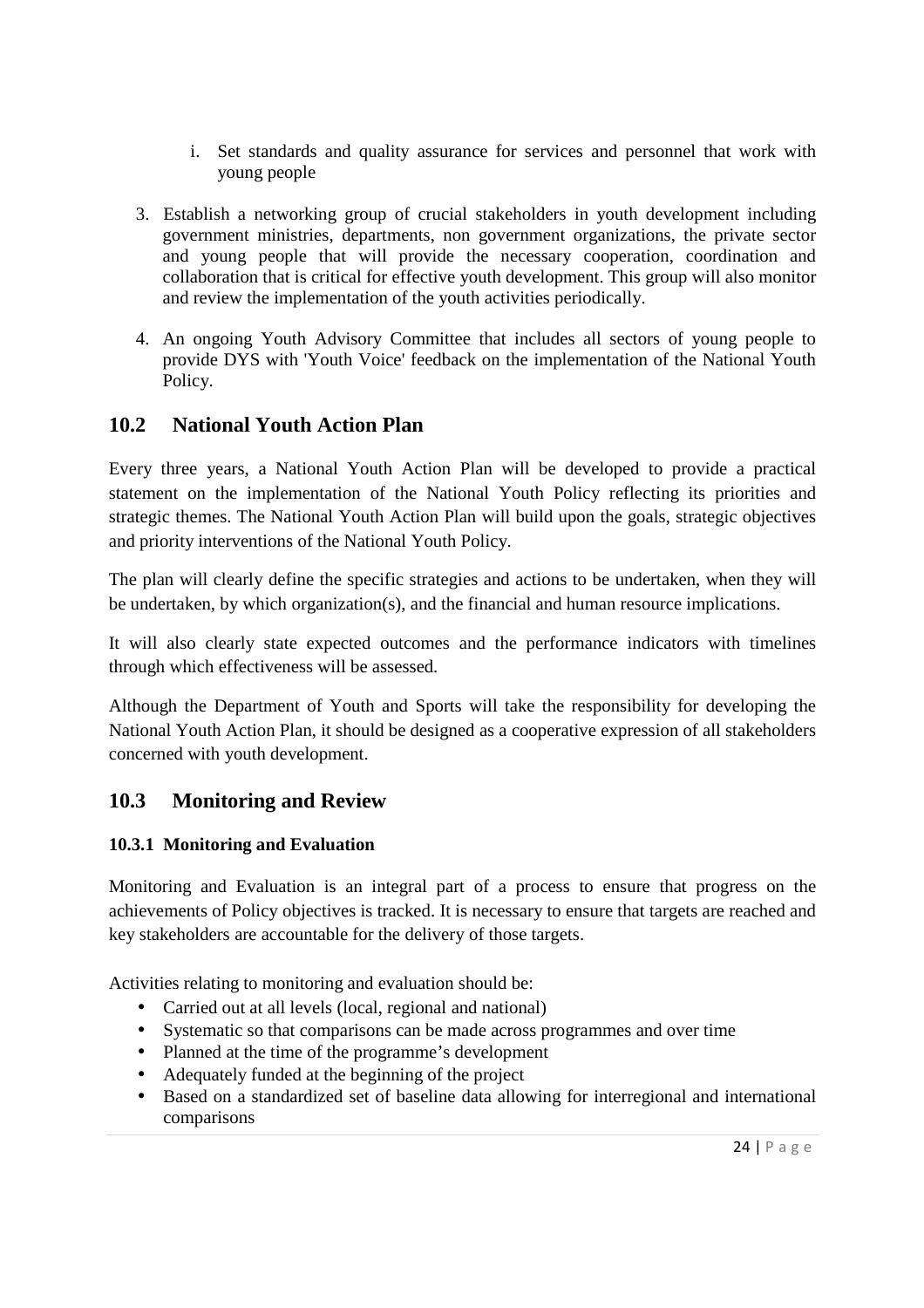• Published so that they can be learnt from, but also to ensure transparency and public accountability<sup>5</sup>

The National Youth Action Plan will specify targets to be reached in the short, medium and long term. Evaluation tools will be developed to specify indicators to be reached within those time frames. Available base line data should be recorded and used to provide one source of information to set indicators.

The key stakeholders will use these evaluation tools to gather data and provide regular reporting on Policy and programme performance. Emphasis will be on assessing relevance, performance, challenges, successes and impact of various recommended Policy objectives and priority interventions in developing youth, particularly those targeted by this Policy. Evaluation will also need to include facilitators and barriers to reaching targets as well as identifying strengthening and mitigating measures respectively.

Appropriate budget allocation should be made to ensure meaningful monitoring and evaluation processes. Young people should also be involved in the processes by both conducting and responding to surveys, impact assessments and opinion polls.

### **10.3.2 Review of the Policy and Youth Action plan**

This Policy is not intended to be a resolute permanent document; rather it should be reviewed and revised with changing times and be responsive to emerging new challenges, issues and aspirations of the youth. Therefore both the Policy and the action plan is proposed to be reviewed and amended according to the following schedule.

- Develop and review the National Action Plan every three years; and
- Review the National Youth Policy every five years

The DYS will be responsible for conducting a consultative process with the national networking group for this task.

<sup>&</sup>lt;u>.</u> 5 UNESCO (2004) *Unesco's contribution: Empowering youth through national policies.* Paris. Section for Youth of the Bureau of Strategic Planning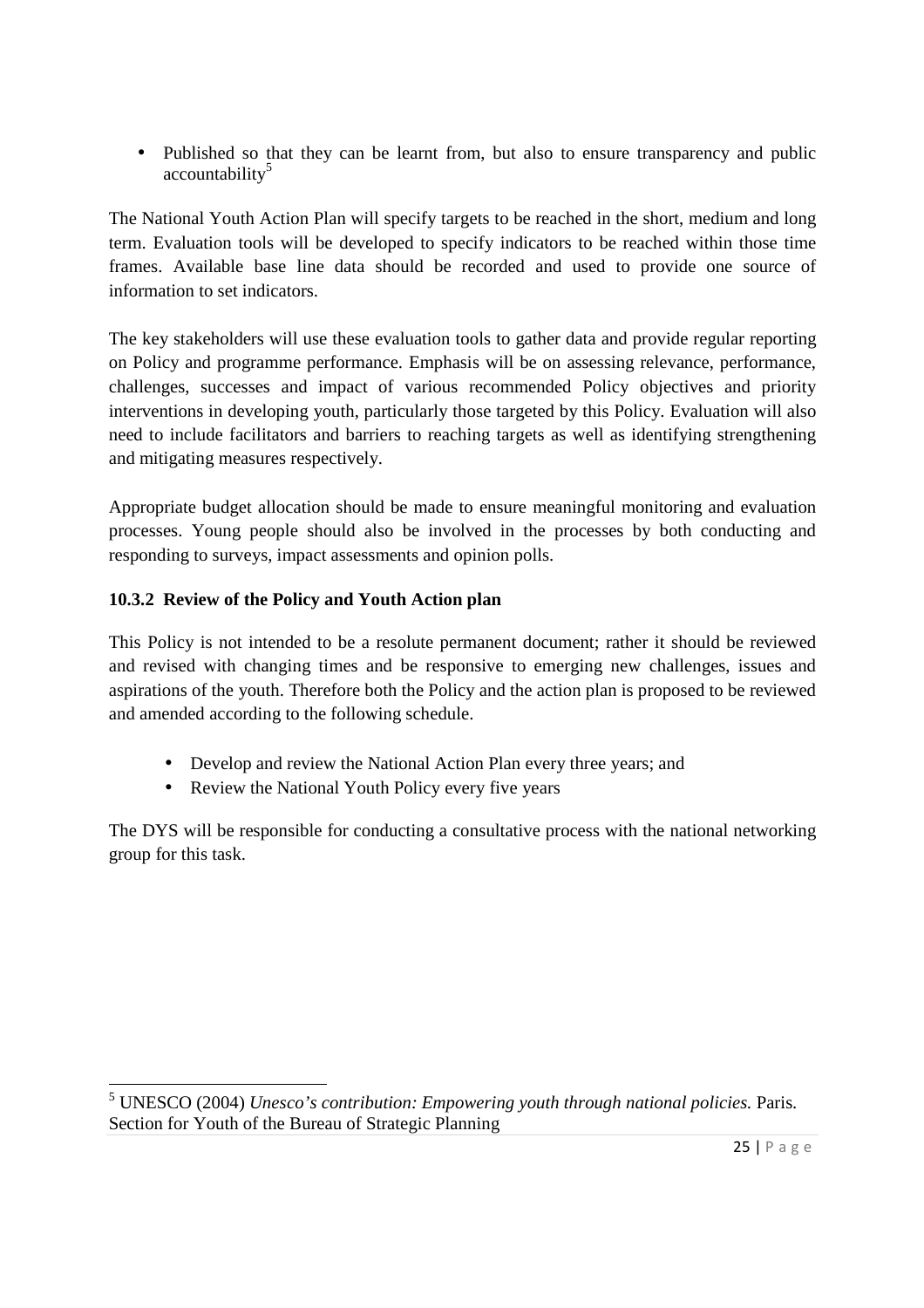# **Appendix 1**

### **Recommended Priority Interventions**

The following section provides possible priority interventions recommended for each of the strategic objectives outlined in Section 8 of the National Youth Policy. The Department of Youth & Sports (DYS) along with all concerned agencies can take them up according to the relevance of the recommended interventions in relation to the mandate of the respective agency.

# **Sustainable and equitable socio-economic development and Youth**

### **Education**

Priority interventions related to **Strategic Objective 1**-To prepare young people for the world of work throughout the education process

- Revisit the existing curriculum to improve the overall quality of education
- Integrate vocational education into the school curriculum from Class IX onwards
- Provide young people with accurate information about possible choices, needs and constraints that they may face when making choices in life and in the workplace
- Strengthen and expand a work experience/shadowing programme for all students in Class X
- Develop internship programmes for students in tertiary education

Priority intervention related to **Strategic Objective 2** - To develop the skills and capabilities of young people including monks/nuns to effectively negotiate a globalised world and participate in society**.** 

- Provide life skills education for all young people
- Provide high quality pre service teaching that includes developing knowledge in regard to life skills, health and well being
- Provide on going professional development for teachers in regard to the teaching of life skills, health and well being
- Provide basic education in English literacy and numeracy for young monks/nuns
- Assign adequate resources including curriculum/facilities/teachers for educating young monks/nuns

Priority intervention related to **Strategic Objective 3** -To provide equal access to education to Class X level for all young people

- Provide continuing education to young people who have left school prior to completing Class X
- Offer flexible pathways for young people who have left school early to be able to continue their education.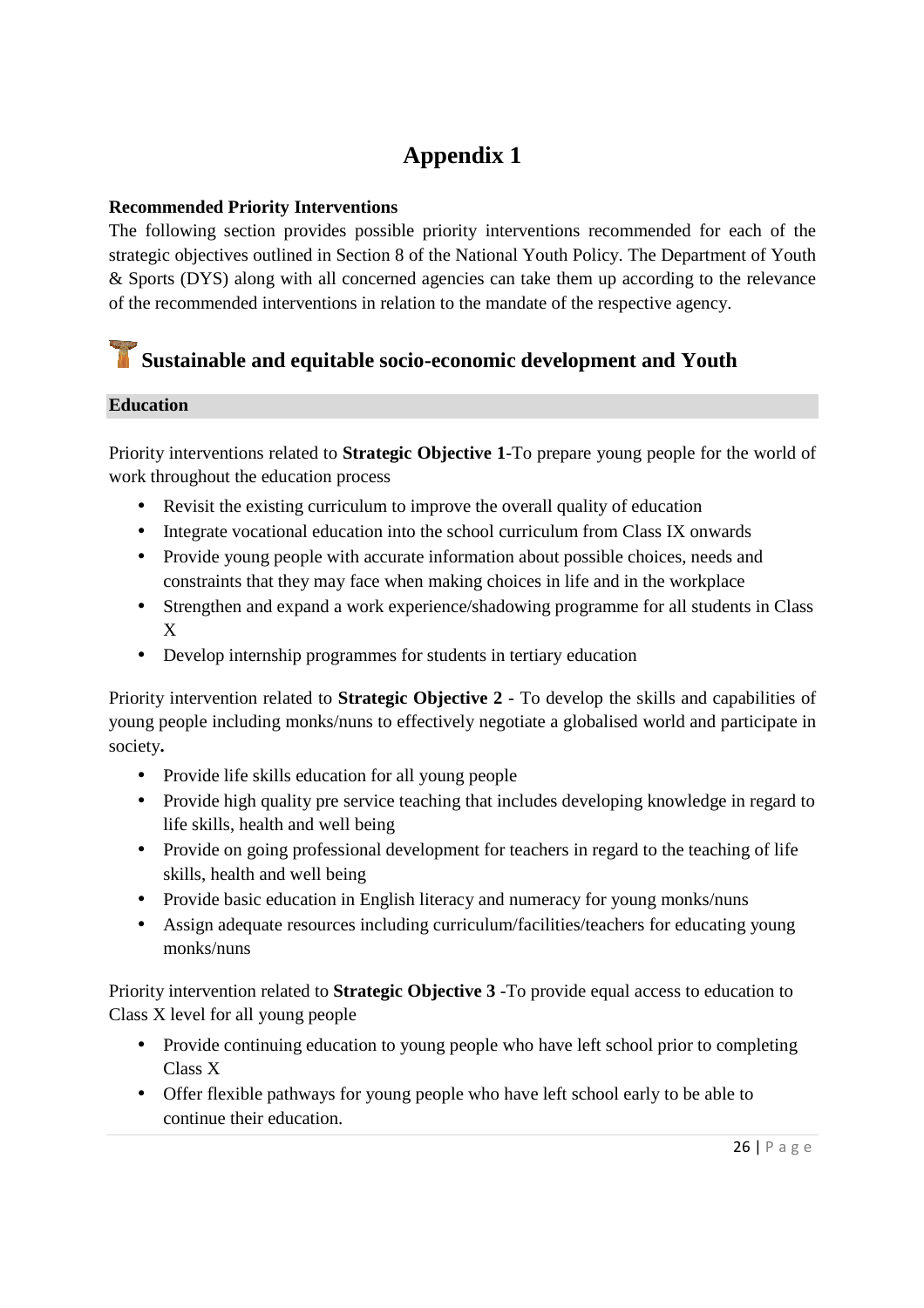- Develop partnerships with relevant organizations to promote access to basic education to Class X (both through school and continuing education) through the provision of scholarships and bursary schemes.
- Explore providing funding to schools for the provision of uniforms and books to students from low socio economic background.

Priority intervention related to **Strategic Objective 4**-To increase the access of all young people not in formal education to further education (NFE)

• Offer NFE at flexible times to accommodate out of school young people

Priority intervention related to **Strategic Objective 5**-To improve the quality and relevance of the educational experience

- Attract high performing tertiary and Class XII graduates into the teaching profession
- Provide ongoing teacher professional development

### **Health and Well Being**

Priority interventio*ns* related to **Strategic Objective 6**-To inform and educate young people on a range of health and well being related issues affecting young people

*Health promotion* 

- Deliver health education and promotion through the school curriculum for at least one period a week from Class VII – X
- Integrate health messages through other areas of the curriculum including science and physical education
- Deliver health education that provides strategies for avoiding, reducing and ceasing alcohol and other drug use.
- Train peers and parents in the areas of health and well being. This should include both in school and out of school young people
- Develop sensitization programmes on issues of domestic violence, substance abuse, bullying, injury prevention (including drink driving) and sexual and reproductive health
- Design programmes that target male adolescents, through education and counseling so that they are oriented to respect the status and rights of women.
- Provide teachers with professional development in sexual and reproductive health and life skills, for themselves and to teach these skills in the schools
- Target the provision of HIV and STI information to out of school young people and monks/nuns. This could include programming in the media and the development of peer based information services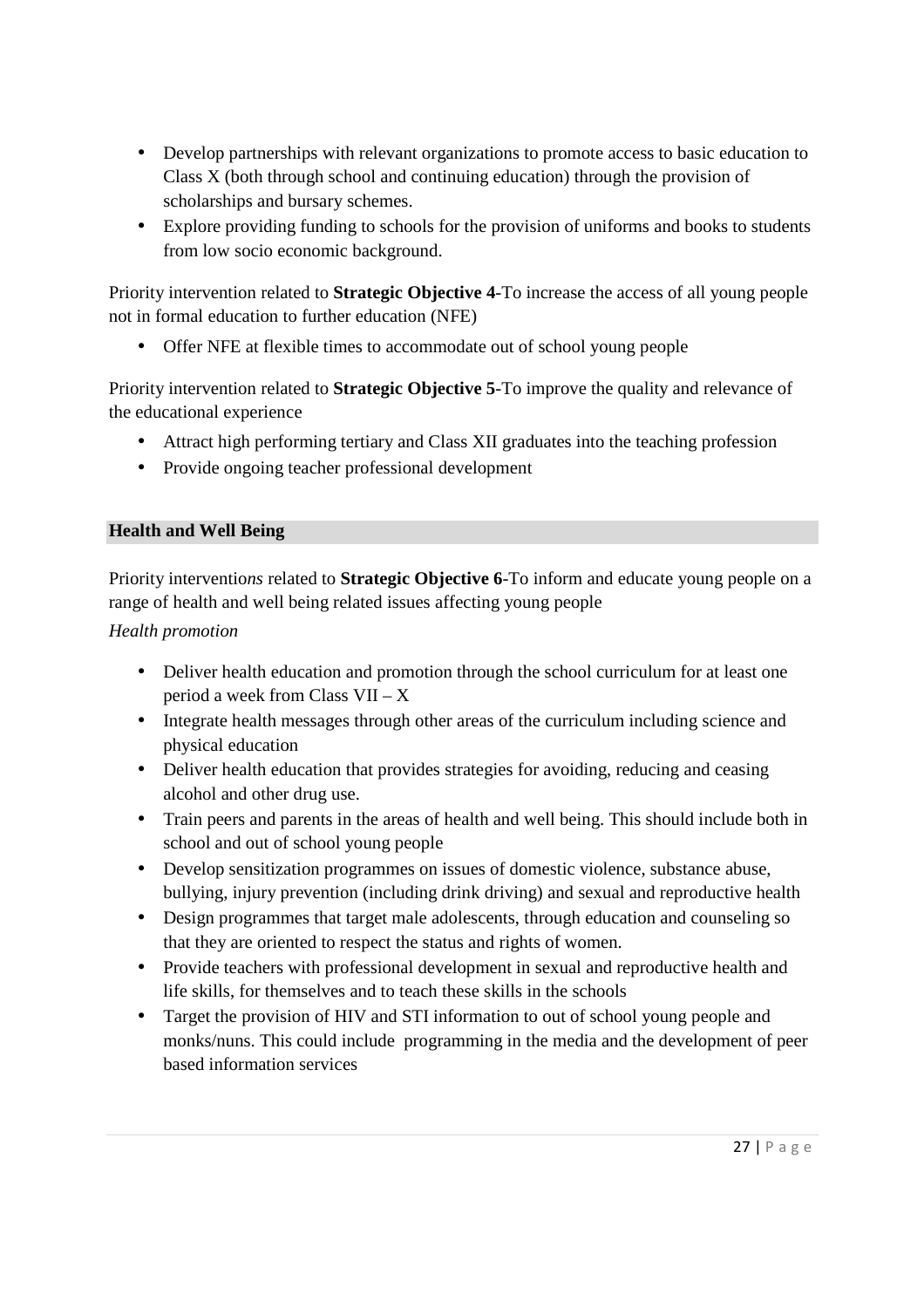### *Service provision*

- Provide access to youth counselors who can provide advice in regard to mental health.
- Provide drug and alcohol counseling services
- Offer identified police with counseling skills to work with young people engaged in substance abuse
- Establish more rehabilitation centres for young people engaged in substance abuse
- Design and provide day programmes for young women engaged in substance abuse

Priority Intervention related to **Strategic Objective 7** -To shift from a disease to patient centered approach for the well being of all young people and **Strategic Objective 8**-To provide access for all young people to health and information services that are youth friendly

### *Health promotion*

- Provide education to health providers about what constitutes a youth friendly health centre and dispense health services in a youth friendly manner
- Include subjects on sexual and reproductive health and life skills for pre service teaching in teacher training institutions

### *Service provision*

- Develop one stop shop centres across Bhutan that provide young people with access to youth friendly health services in a facility that provides access to other youth services
- That women will have access to adequate health services (including reproductive health programmes) that are youth and women friendly.
- For the Ministries of Health and Education to work together to provide a professional counsellor in each district to be based with the district education officer in each Dzongkhag

Priority intervention related to **Strategic Objective 9**-To further understanding in regard to what is happening for disabled young people throughout the country

- Conduct a national survey/study on young people with disability in Bhutan
- Establish a national education/skills centre for young people with a disability

### **Employment and Training**

Priority intervention related to **Strategic Objective 10** -To enable all young people to actively participate in the world of work and **Strategic Objective 11**-To enable young people to attain vocational skills commensurate with their abilities and aptitudes

• Develop a National Youth Employment Strategy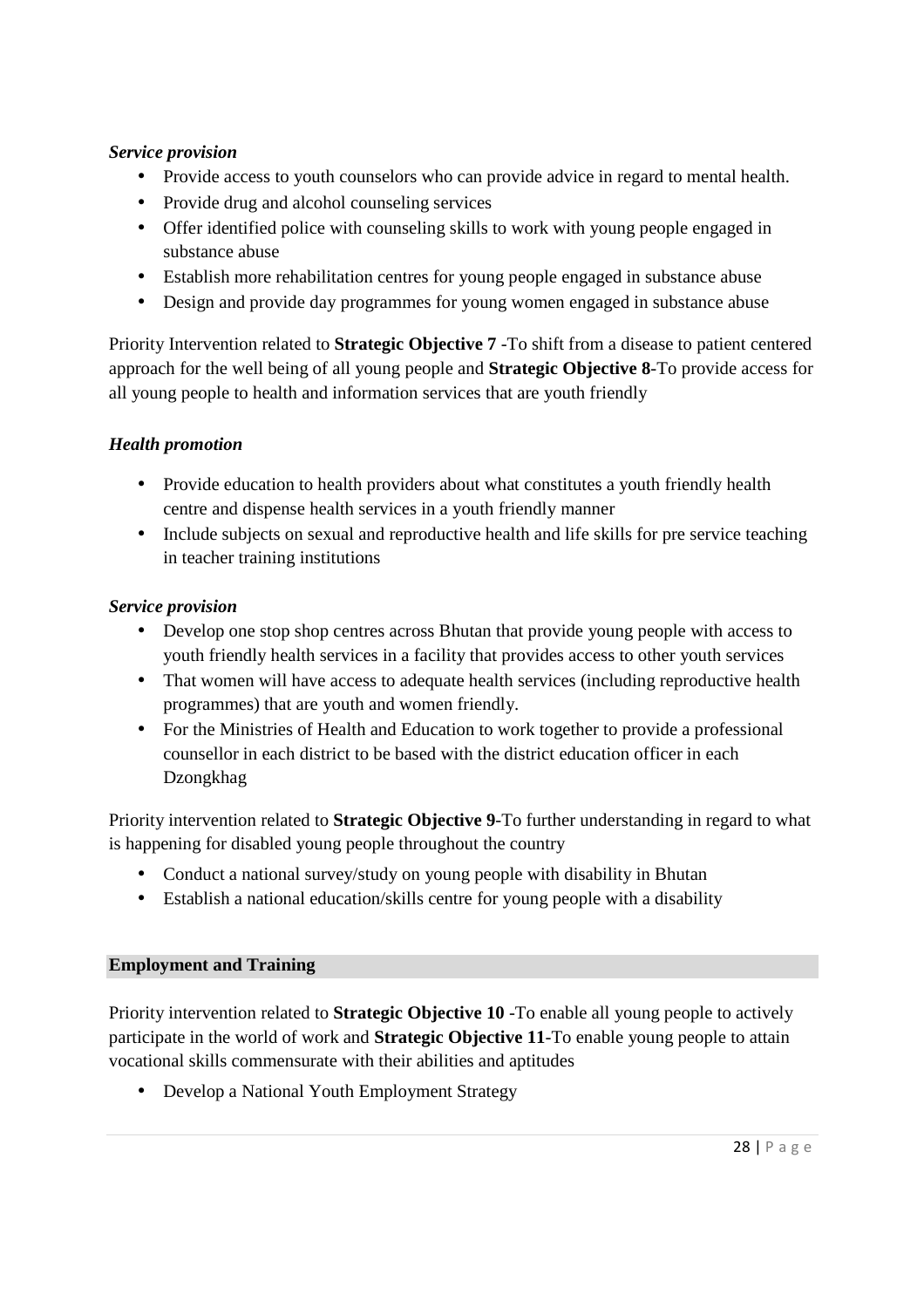### *Training and job readiness*

- Develop a national programme for volunteerism/national service across the areas of education, health, employment, environment, armed services and culture.
- Provide a youth allowance for young people on the service programme
- Promote the attractiveness of blue collar work through providing higher pay, and career paths such as apprenticeships with accreditation

### *Employment opportunity*

- Explore and promote job opportunities for young people in potential areas such as IT, eco tourism, and social work.
- Develop localized opportunities for the employment of out of school young people (Class X) for example eco tourism, development of handicrafts and souvenirs
- Prioritize the employment of Class X graduates when qualifications for employment state Class X as desired level

### *Employment information*

• Provide one stop shop Youth Centres across Bhutan to provide youth friendly services including, complete and accurate information on employment

### *Wage support*

- Develop a minimum wage for young people
- Provide advocacy for young people in regard to employment conditions through the provision of an Office for Youth Advocacy on Employment

Priority intervention related to **Strategic Objective 12**-To promote entrepreneurship capacity in all young people (both in and out of school)

- Promote youth entrepreneurship through provision of soft loans in rural and urban areas
- Design the courses in the VTIs to target the development of business skills, and provide mentoring of budding entrepreneurs in future high growth industries
- Provide entrepreneurship learning and opportunities in educational settings
- Provide leadership opportunities for young people to develop leadership skills

Priority intervention related to **Strategic Objective 13**-To support and assist employable youth for certain periods of time before they are gainfully employed

• Expand the pre-employment programme engagement programme to include Class X graduates

Priority intervention related to **Strategic Objective 14**-To encourage young people to take up farming as acceptable self employment

• Promote viable and sustainable farming methods including mechanization and increased land holdings to attract educated young people to farming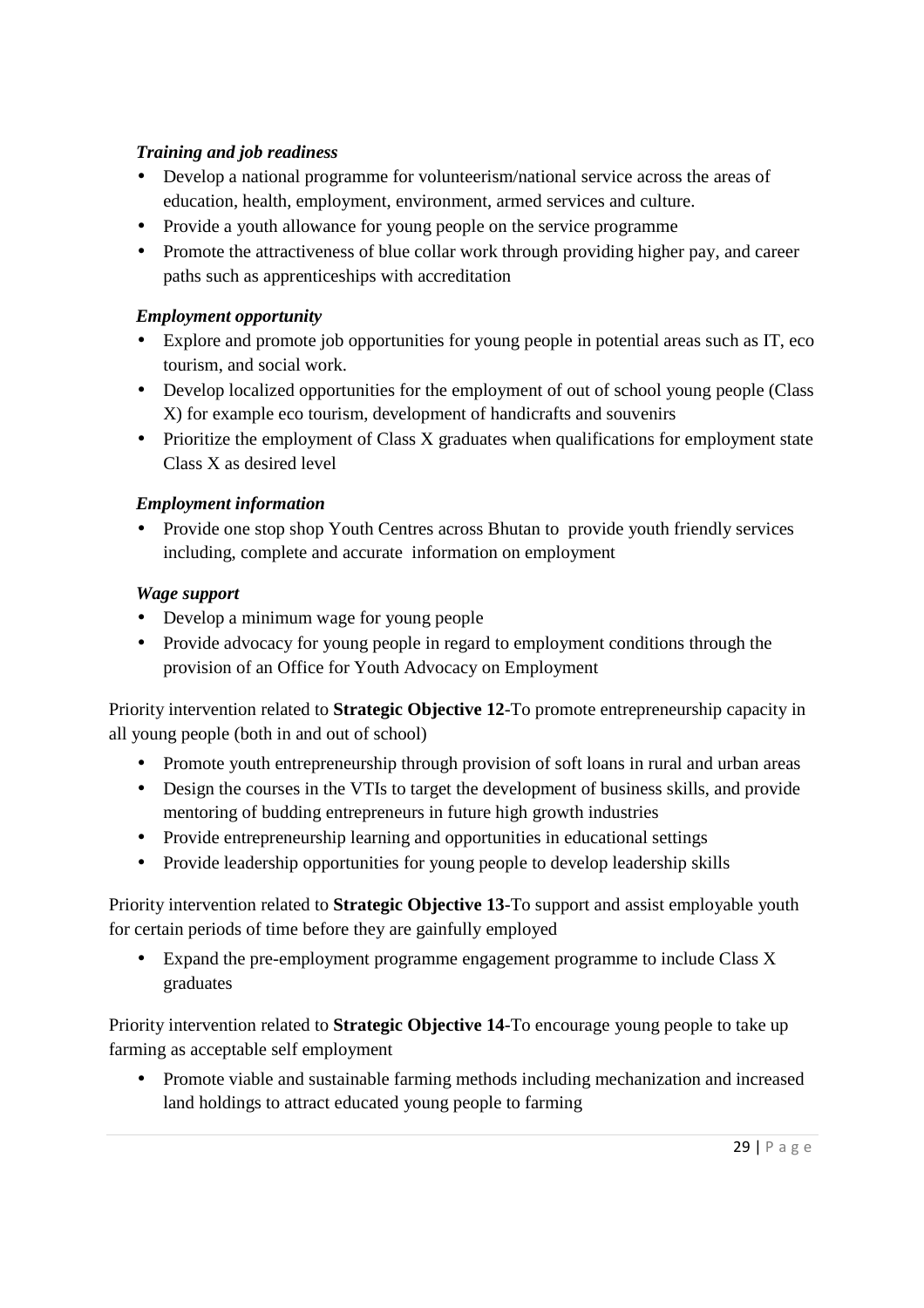#### ٣ **Environment and Youth**

#### **Environmental awareness and action**

Priority intervention related to **Strategic Objective 15**-To develop young people's awareness and action in regard to environmental concerns and **strategic Objective 16**- To promote environmental national service programmes throughout Bhutan for young people.

- Develop student action teams for example the watershed action project throughout Bhutan (community action project on water quality in villages)
- Develop national service programmes for young people based on environmental activities in communities

### **Culture and Youth**

#### **Culture and Identity**

Priority interventions related to **Strategic Objective 17** -To inform and educate young people on the culture and traditions of Bhutan

- Design and provide curricula on traditional culture and traditions, for example, festival and spiritual meanings.
- Promote positive image of young people in the media engaged in cultural activities
- Develop a cultural national service programme, for example, to collect oral stories from around the country unique to particular areas
- Create a multi media/website to promote these stories among young people

#### **Social environment**

Priority Intervention related to **Strategic Objective 18** - To promote a family value system that nurtures a closer bond between men and women, and ensures equality, mutual respect and sharing of responsibility between the sexes and **Strategic Objective 19**-To develop understanding between parents and children about the changing global world and implications for young people.

• Provide peer and parent information and counseling sessions

Priority intervention **Strategic Objective 20**-To support young people who come into contact with the law

- Establish rehabilitation centres for young people (male and female)
- Provide counselling skills to police on working with young people
- Expand and promote Police-youth partnership programs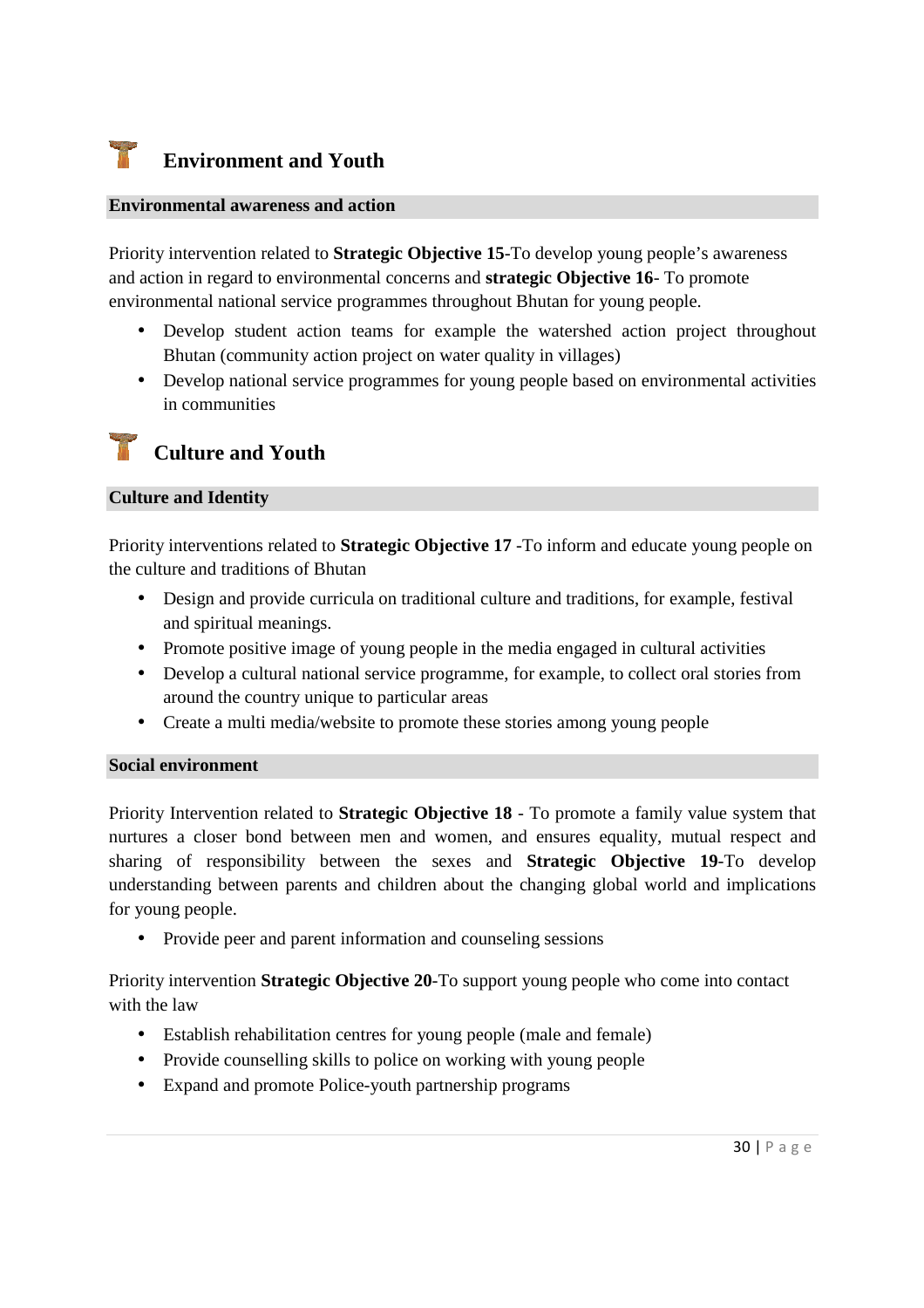- Review the laws in regard to statutory rape for young people under the age of 18 when sex is consensual,…
- Review licensing of bars, drayangs, dance clubs and institute regular and more vigilant monitoring through coordinated and concerted efforts
- Establish an age for sexual consent

### **Recreation and sports**

Priority intervention related to **Strategic Objective 21**-Encouragement of young people to participate in sports, cultural (the arts, both traditional and modern) and recreational activities and **strategic Objective 22**-To provide adequate facilities for sports, cultural, arts and recreational activities

### *Sports*

- Deliver physical education curriculum through the curriculum in primary and secondary schools
- Offer and promote sports as a career option through reliable information to school counsellors
- Provide adequate and appropriate recreational facilities throughout Bhutan including the use of school facilities during out of school hours.
- Provide trained coaches/ youth workers in the recreational/sport area
- Develop a national training scheme for unemployed young people to train as personal trainers, coaches, administrators and players
- Develop sporting organizations in each dzongkhag with a focal person who organizes activities and produces a calendar of events for all sports (traditional and modern)
- Develop and promote both local and national sporting competitions

### *Cultural activities*

• Promote cultural activities including arts and drama through the schools recreational clubs and cultural activities

# **Governance and Youth**

### **Youth Civic participation and empowerment**

Priority interventions related to **Strategic Objective 23**-To promote an environment that encourages young people's participation in decision making and **Strategic Objective 24**-To provide platforms for young people of all ages to contribute their views through the development of youth leadership and civic duties and involvement in programmes and activities pertaining to national development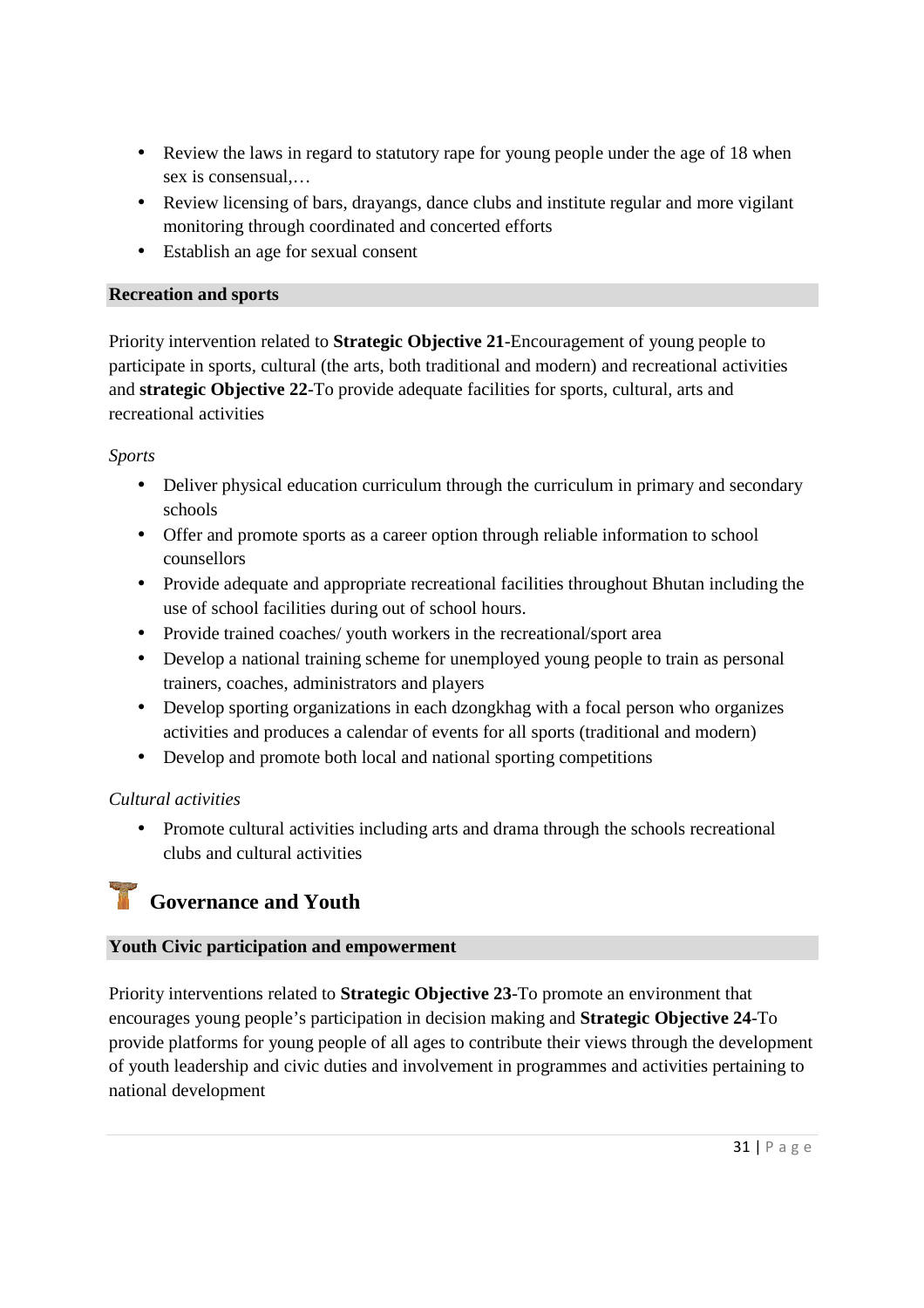- Enhance opportunities for young people in civic participation in the schooling process, for example, by promoting youth fora and initiatives
- Design interactive internet sites where young people can provide comments and suggestions on relevant policies and programmes.

Priority interventions related **Strategic Objective 23**- To eliminate of all forms of gender discrimination in every sphere and **Strategic Objective 24** -To facilitate women's access to decision-making processes, professional positions, and economic opportunities

• Develop targets for the number of young women in decision making roles in parliament, government ministries, agencies and organizations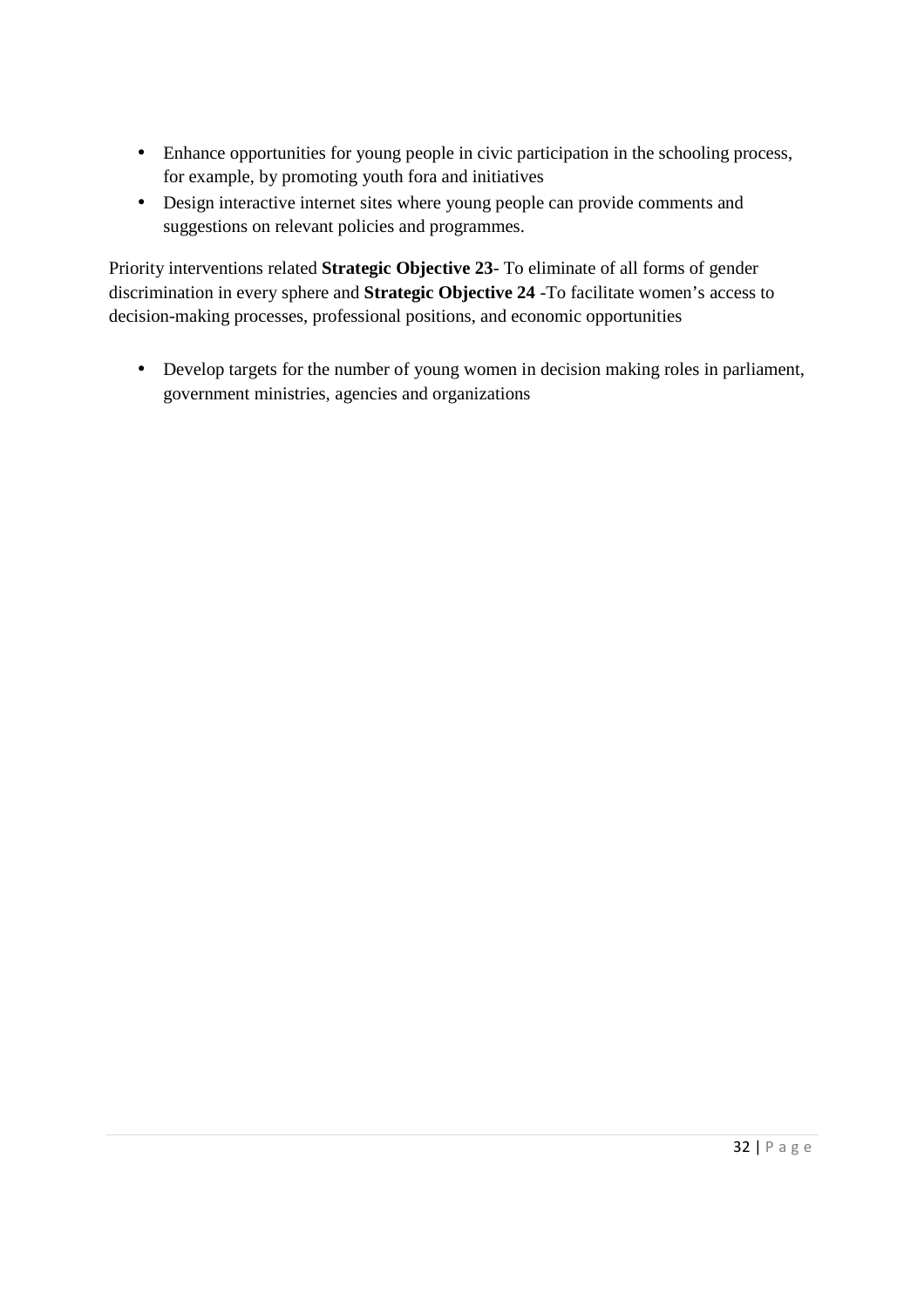### **Appendix 2**

### **Acknowledgments**

The development of this Policy was initiated by the Department of Youth and Sport in the Ministry of Education. UNICEF supported the development of the Policy. A consultative and participatory process to develop the Policy has been conducted by two international consultants (Dr Helen Stokes and Dr David Stephens) from the University of Melbourne, Australia and the national consultant (Dr Tandi Dorji) from the Centre for Research Initiative.

An initial assessment project was carried out in regard to at risk young people in Bhutan. This project included an extensive literature review and analysis of the data collected. Both the literature and the analysis of the data have informed the Policy.

Thank you to all stakeholders who have provided input to the development of the framework and the Policy. Policy related interviews were conducted with stakeholders involved in youth development including personnel from:

- Government ministries, departments and programmes;
- Non Government Agencies
- Other national organizations; and
- Young people.

Stakeholder meetings were conducted to present the draft framework for the Policy, the draft Policy and the assessment. Copies of the draft framework and draft Policy have been widely circulated for comment.